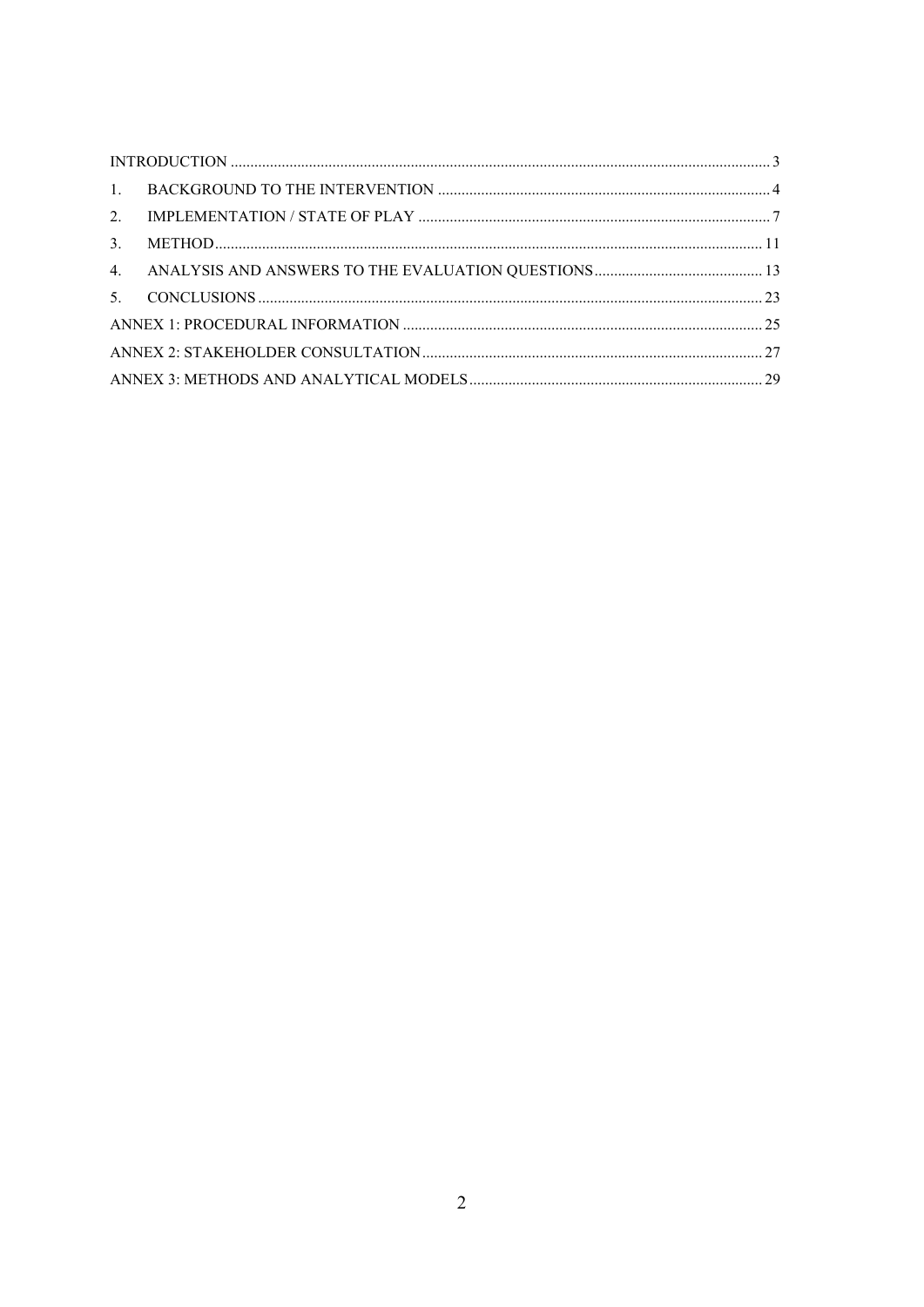#### **INTRODUCTION**

This document describes the methodology and findings of the ex-post evaluation of the European Capital of Culture (ECOC) Action for 2019.

Article 12 of Decision No  $1622/2006/EC<sup>1</sup>$  (here after, the "Decision") requires that the Commission ensures the external and independent evaluation of the results of the ECOC from the previous year. The aim of the evaluation is to better understand how the two European Capitals of Culture of the previous year contributed to the objectives of the Action, whether they achieved their objectives and whether implementation proceeded in line with their original application. It is also to contribute to reinforcing the existing evidence-base on the ability of the Action to produce cultural, social and economic impact. Finally, the objective is to draw lessons, conclusions and recommendations that may be useful for Union institutions, future ECOC or cities wishing to bid for the ECOC title in the future.

The Commission started these yearly evaluations with the 2007 titles and the evaluation of the ECOC 2019 is the latest to date in a series of 12 similar yearly exercises. It is also the last yearly evaluation to be done by the Commission, as a new legal basis applies from the ECOC 2020 titles onwards<sup>2</sup>, making cities themselves (instead of the Commission) responsible for the evaluation of the results of theirs years as  $ECOC<sup>3</sup>$ .

This staff-working document is the fifth covering the ECOC Action in as many years, while the Action in itself has not changed in the period considered, with only the pair of cities hosting the Action being different each year.

This staff-working document summarizes the findings of the external evaluation of the implementation of the ECOC 2019, including the selection and monitoring procedures as well as the operational delivery by the two hosting cities, namely Matera in Italy and Plovdiv in Bulgaria<sup>4</sup>. The evaluation examined how the two cities developed their respective applications and cultural programmes, how they delivered the planned initiatives throughout the year and any cultural, general and longer-term impact generated by the Action.

The evaluation constitutes a valuable opportunity to reconsider critically the past year with the intention of collecting further insight and lessons based on the experiences of the host cities.

 $\overline{\phantom{a}}$ 

<sup>1</sup> Decision No 1622/2006/EC of the European Parliament and of the Council of 24 October 2006 establishing a Community Action for the European Capital of Culture event for the years 2007 to 2019 (OJ L 304, 3.11.2006, p. 1), available at:

<sup>-</sup> [http://eur-lex.europa.eu/LexUriServ/LexUriServ.do?uri=OJ:L:2006:304:0001:0006:EN:PDF.](http://eur-lex.europa.eu/LexUriServ/LexUriServ.do?uri=OJ:L:2006:304:0001:0006:EN:PDF)

<sup>&</sup>lt;sup>2</sup> Decision No 445/2014/EU of the European Parliament and of the Council of 16 April 2014 establishing a Union action for the European Capitals of Culture for the years 2020 to 2033 and repealing Decision No 1622/2006/EC (OJ L 132, 3.5. 2014, p. 1), available at: No 1622/2006/EC, available at:

<sup>-</sup> [http://eur-lex.europa.eu/legal-content/EN/TXT/?uri=uriserv:OJ.L\\_.2014.132.01.0001.01.ENG](http://eur-lex.europa.eu/legal-content/EN/TXT/?uri=uriserv:OJ.L_.2014.132.01.0001.01.ENG)

 $3$  Article 16(1) of Decision No 445/2014/EU.

<sup>4</sup> Full document available at: https://op.europa.eu/en/publication-detail/-/publication/01ae1db0-3a98-11eb-b27b-01aa75ed71a1/language-en.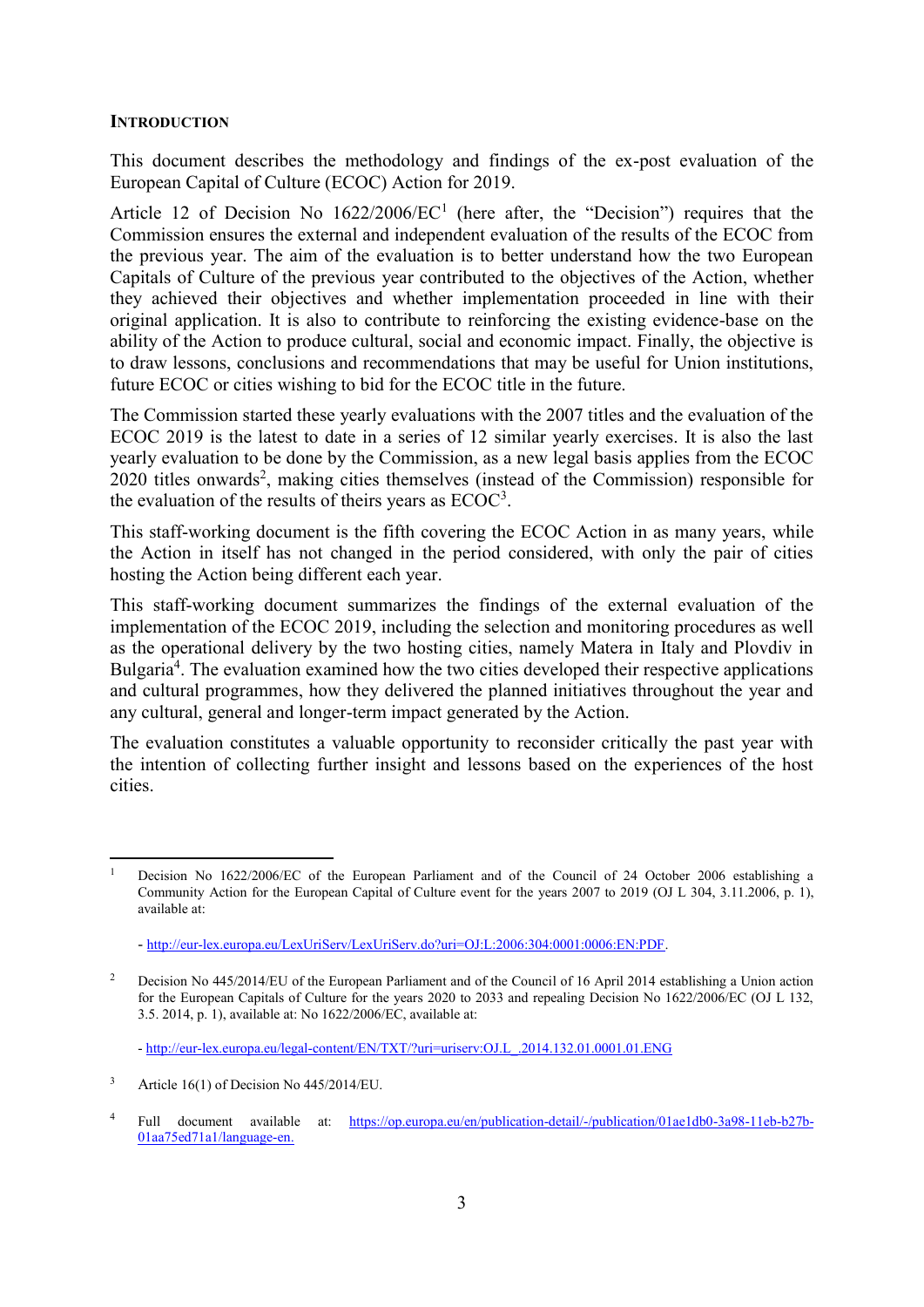It is worth reiterating here what was underlined in last year's staff-working document<sup>5</sup>, namely that the aim of the yearly evaluation is not to lead to any change in the regulation governing the ECOC Action. Indeed, as mentioned above, those rules already changed in  $2014<sup>6</sup>$ , but the new rules only apply for cities designated as ECOC for the years from 2020 to 2033<sup>7</sup>. It would therefore be premature to use the outcomes of the evaluation of the two ECOC 2019, governed by previous Decision No 1622/2006/EC, to draw conclusions related to Decision No 445/2014/EU, which introduced changes in particular regarding the selection procedure, monitoring arrangements or the payment of the Melina Mercouri Prize<sup>8</sup>.

### **1. BACKGROUND TO THE INTERVENTION**

## **1.1. The European Capital of Culture Action**

The initial scheme of "the European City of Culture" started at an intergovernmental level in 1985<sup>9</sup> upon an idea of the then Greek Minister of Culture, Melina Mercouri. The scheme recognized Europe as a centre for artistic development, underpinned by an exceptional cultural richness and diversity, with cities playing a vital role in the formation and spread of cultural expressions.

In 1999, Decision 1419/1999/EC of the European Parliament and the Council<sup>10</sup> gave the scheme the status of a Community Action under the name of "European Capital of Culture" and set up a more predictable, consistent and transparent system for the designation of hosting cities. Its legal foundation was Article 151 of the Treaty (now Article 167), which calls on the Union to "contribute to the flowering of the cultures of the Member States, while respecting their national and regional diversity and at the same time bringing the common cultural heritage to the fore". The Decision introduced new selection procedures and evaluation criteria while Member States were ranked in a chronological order of entitlement to host the event each year.

In 2005, the European Parliament and the Council adopted Decision  $649/2005/EC<sup>11</sup>$  to integrate the ten countries that joined the European Union in 2004.

 $\overline{\phantom{a}}$ <sup>5</sup> SWD(2020) 165 final of 18.08.2020.

 $6$  See footnote n° 2.

<sup>7</sup> Article 17 of Decision No 445/2014/EU.

<sup>&</sup>lt;sup>8</sup> The new Decision, which covers the ECOC titles 2020 to 2033, retains the general structure and main elements of the previous Decision but introduced improvements to maximise the benefits of holding the title as well as taking part in the competitive process for all bidding cities and their citizens. Improvements include among others the introduction of more explicit and measureable criteria, the reinforcement of conditionality for the payment of the Melina Mercouri Prize and the obligation for the cities – instead of the Commission – to carry out the ex-post evaluation of the ECOC year.

<sup>&</sup>lt;sup>9</sup> Resolution of the Ministers responsible for Cultural Affairs, meeting within the Council, of 13 June 1985 concerning the annual event 'European City of Culture' (85/C 153/02), on the initiative of the former Greek Culture Minister, Melina Mercouri.

<sup>&</sup>lt;sup>10</sup> Decision 1419/1999/EC of the European Parliament and of the Council of 25 May 1999 establishing a Community action for the European Capital of Culture event for the years 2005 to 2019 (OJ L 166, 1.7.1999).

<sup>&</sup>lt;sup>11</sup> Decision 649/2005/EC of the European Parliament and of the Council of 13 April 2005 amending Decision No 1419/1999/EC establishing a Community action for the European Capital of Culture event for the years 2005 to 2019 (OJ L 117, 4.5.2005).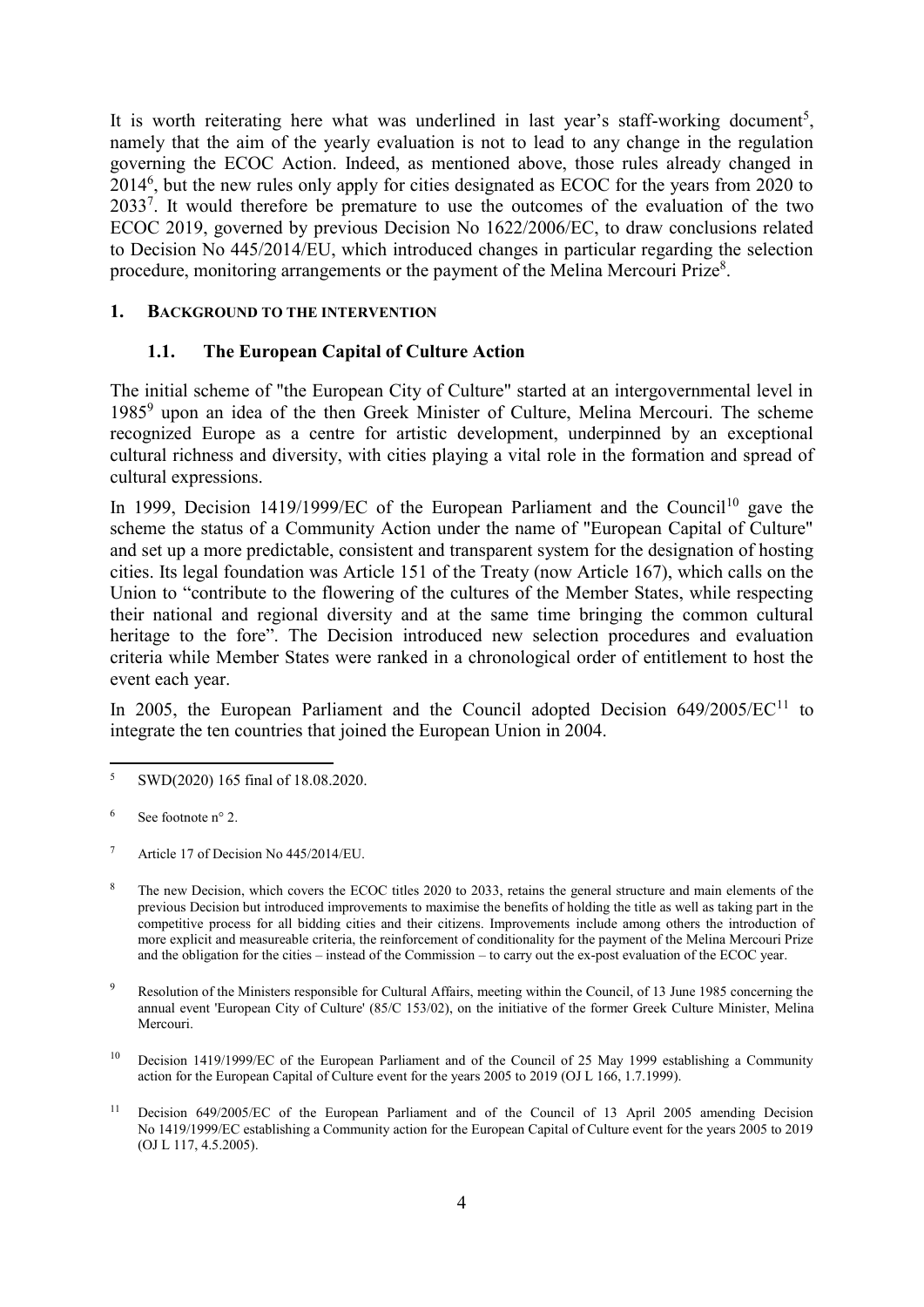In 2006, a new Decision – Decision  $1622/2006/EC^{12}$  – entered into force. This Decision kept the principle of a chronological order of Member States but further refined the objectives of the Action and introduced new selection and monitoring arrangements. Decision 1622/2006/EC is the legal basis governing the European Capital of Culture event for the titles 2007 to 2019.

As mentioned under section 1, in April 2014, the European Parliament and the Council adopted a new Decision, but cities designated as ECOC for the years up to 2019 continue being regulated by Decision No 1622/2006/EC.

The 2014 Decision was, in turn, amended in September 2017 to open the ECOC Action to European Free Trade Association countries that are parties to the Agreement on the European Economic Area<sup>13</sup>. It was again amended, in December 2020, to take account of the impact of the COVID-19 pandemic on the implementation of the two ECOC 2020 (Rijeka in Croatia and Galway in Ireland) and on the preparatory work of the three ECOC 2021 (Elefsina in Greece, Timisoara in Romania and Novi Sad in Serbia)<sup>14</sup>.

## **1.2. Objectives of the ECOC Action**

The ECOC Action aims to highlight the richness and diversity of European cultures and the features they share, thereby promoting greater mutual understanding among European citizens, as well as to foster the contribution of culture to the long-term development of the cities. ECOC shall strive to foster cooperation between cultural operators, artists and cities in Europe, foster the participation in cultural activities of the citizens living in the city and surroundings while raising the interest of citizens from abroad, to be sustainable and to be an integral part of the long-term cultural and social development of the city.

The hierarchy of objectives presented in the table below is based on the objectives as stated in Decision No 1622/2006/EC, but it has been updated to reflect the content of the new legal basis for ECOC post-2019. The general and strategic objectives are taken directly from Article 2 of Decision No 445/2014/EU, with the operational objectives flowing logically from these. They are also informed by the selection criteria detailed in Article 5 of the 2014 Decision.

<https://eur-lex.europa.eu/legal-content/EN/TXT/?uri=celex:32020D2229>

 $\overline{\phantom{a}}$ <sup>12</sup> Decision 1622/2006/EC of the European Parliament and of the Council of 24 October 2006 establishing a Community action for the European Capital of Culture event for the years 2007 to 2019 (OJ L 304, 3.11.2006).

<sup>&</sup>lt;sup>13</sup> Decision (EU) 2017/1545 of the European Parliament and of the Council of 13 September 2017 amending Decision No 445/2014/EU establishing a Union action for the European Capitals of Culture for the years 2020 to 2033 (OJ L 237, 15.9.2017). Text available at: <http://eur-lex.europa.eu/legal-content/EN/TXT/?uri=CELEX:32017D1545>.

<sup>14</sup> Decision (EU) 2020/2229 of the European Parliament and of the Council of 23 December 2020 amending Decision No 445/2014/EU establishing a Union action for the European Capitals of Culture for the years 2020 to 2033 (OJ L 437, 28.12.2020). This Decision provides Rijeka and Galway with the possibility to extend their title-year until end of April 2021 and postpones the title-year of Novi Sad from 2021 to 2022 and the title-years of Elefsina and Timisoara from 2021 to 2023. Text available at :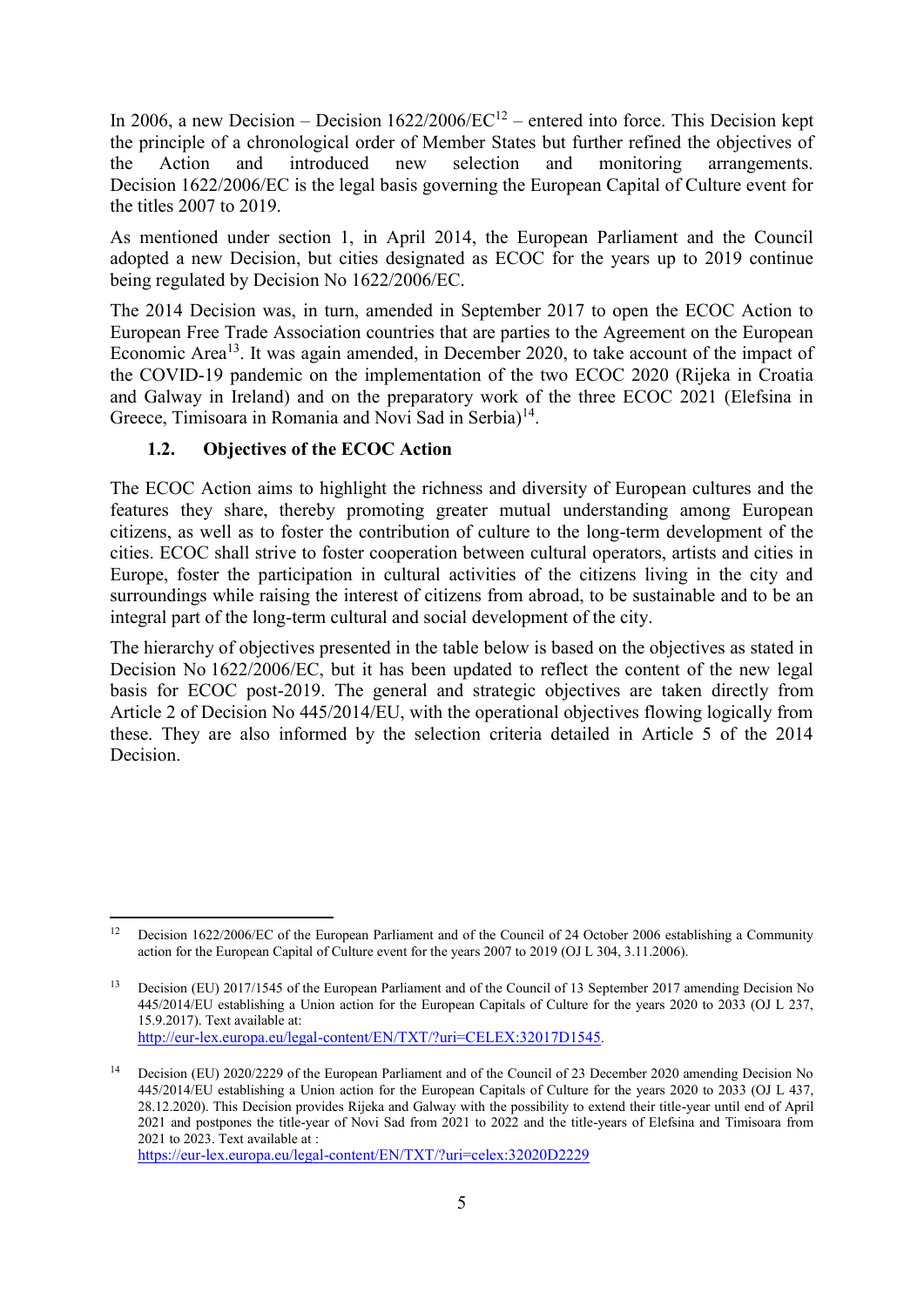# **Table on ECOC hierarchy of objectives**

| <b>General objective</b>                                                                                                                                                                                                                                                                                                                                                                           |                                                                                                                                                                                                                                                                                                                                                    |                                                                                                                                                                                                                                                                             |                                                                                     |
|----------------------------------------------------------------------------------------------------------------------------------------------------------------------------------------------------------------------------------------------------------------------------------------------------------------------------------------------------------------------------------------------------|----------------------------------------------------------------------------------------------------------------------------------------------------------------------------------------------------------------------------------------------------------------------------------------------------------------------------------------------------|-----------------------------------------------------------------------------------------------------------------------------------------------------------------------------------------------------------------------------------------------------------------------------|-------------------------------------------------------------------------------------|
| Safeguard and promote the diversity of cultures in Europe, highlight the common features they share, and foster the contribution of culture to the long-term development<br>of cities                                                                                                                                                                                                              |                                                                                                                                                                                                                                                                                                                                                    |                                                                                                                                                                                                                                                                             |                                                                                     |
| Specific objectives (SO)                                                                                                                                                                                                                                                                                                                                                                           |                                                                                                                                                                                                                                                                                                                                                    |                                                                                                                                                                                                                                                                             |                                                                                     |
| SO1: Enhance the range, diversity and European<br>dimension of the cultural offer in cities, including<br>through transnational co-operation                                                                                                                                                                                                                                                       | SO2: Widen access to and participation in SO3: Strengthen the capacity of the<br>cultural and creative sector and its<br>culture<br>links with other sectors                                                                                                                                                                                       |                                                                                                                                                                                                                                                                             | SO4: Raise the international<br>profile of cities through<br>culture                |
| <b>Operational objectives</b>                                                                                                                                                                                                                                                                                                                                                                      |                                                                                                                                                                                                                                                                                                                                                    |                                                                                                                                                                                                                                                                             |                                                                                     |
| Stimulate a diverse range of cultural activities of<br>high artistic quality<br>Implement cultural activities promoting cultural<br>diversity, dialogue and mutual understanding<br>Implement cultural activities highlighting (shared)<br>European cultures and themes<br>Involve European artists, promote cooperation<br>different<br>countries<br>transnational<br>with<br>and<br>partnerships | Create new and sustainable opportunities for<br>a wide range of citizens to attend or<br>participate in cultural events<br>Involve local citizens, artists and cultural<br>organizations<br>development<br>in<br>and<br>implementation<br>Provide opportunities for volunteering and<br>foster links with schools and other education<br>providers | Improve cultural infrastructure<br>Develop the skills, capacity<br><sub>or</sub><br>governance of the cultural sector<br>Stimulate<br>partnership<br>and<br>$CO-$<br>operation with other sectors<br>Combine traditional art forms with<br>new types of cultural expression | the interest<br>Attract<br>of a<br>European<br>broad<br>and<br>international public |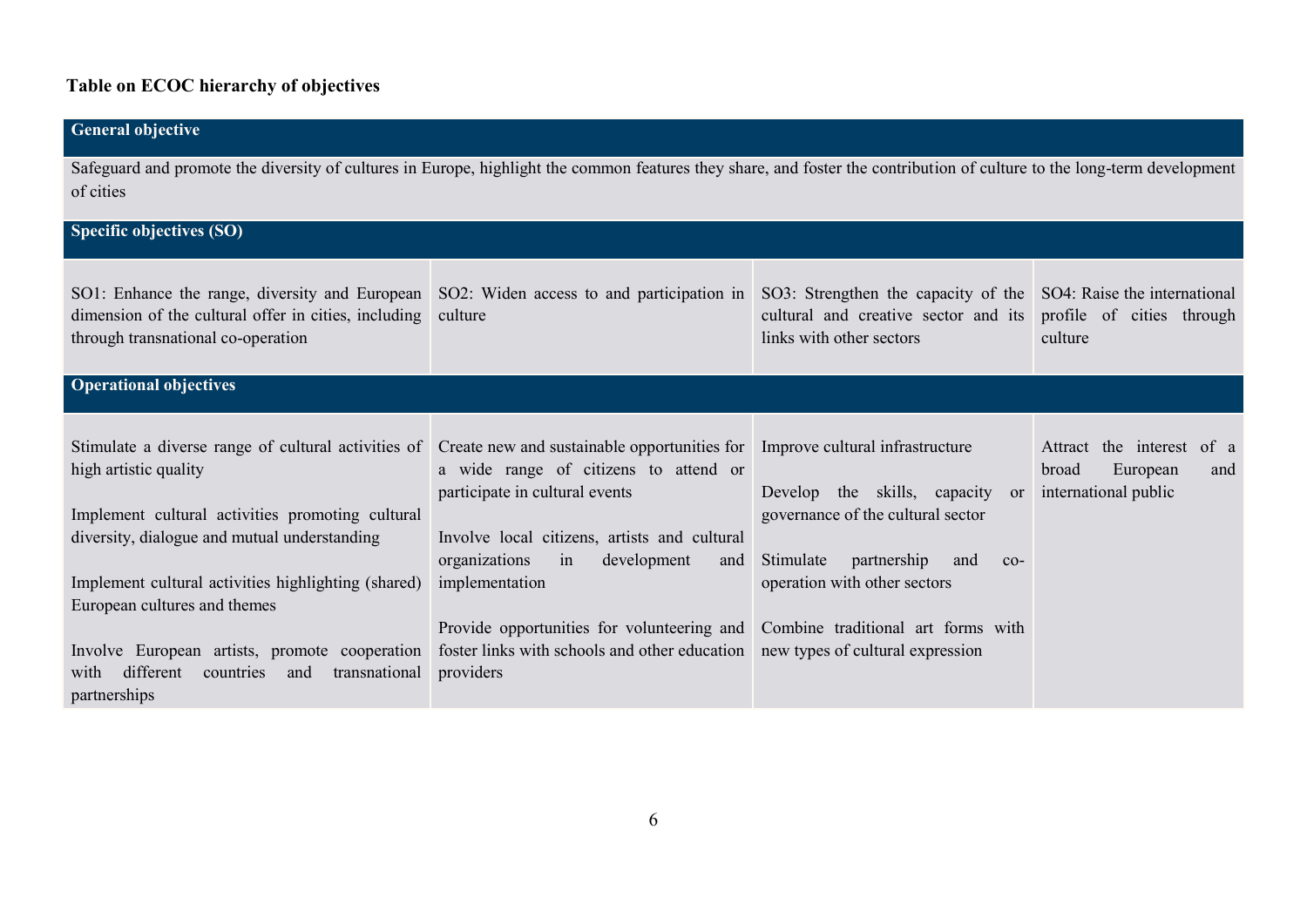#### **2. IMPLEMENTATION / STATE OF PLAY**

#### **2.1. The selection and monitoring of the European Capitals of Culture 2019**

In accordance with Decision No 1622/2006/EC, Italy and Bulgaria were the two Member States entitled to host the ECOC in 2019.

Under this Decision, host countries are responsible for the procedure leading to the selection of one of their cities as "European Capital of Culture". This is done through an open competition within the Member State concerned. Against this background, the relevant managing authorities of Italy and Bulgaria, respectively the Italian Ministry of Cultural Heritage and Activities and Tourism, on the one hand, and the Bulgarian Ministry of Culture, on the other hand, ran parallel competitions, which both started with the publication of a call to trigger applications from interested cities.

The selection happens in two phases: a pre-selection round (candidate cities are reduced to a short-list) followed by a selection round (one city is recommended for the title). A panel of thirteen members – six of whom nominated by the Member State concerned and the other seven by European Union institutions and bodies (European Parliament, Council, Commission and Committee of the Regions) – examines the bids from candidate cities based on the objectives and criteria laid down in the Decision.

In Italy, the Ministry issued its call in November 2012. It received a record number of 21 applications by the deadline of 20 September 2013, which illustrates the high popularity and strong attractiveness of the ECOC title in the country. At the pre-selection meeting in November 2013, the panel recommended the ministry to invite six cities to the final stage: Cagliari, Lecce, Matera, Perugia, Ravenna and Siena. Finally, in October 2014, the panel recommended that Matera become, in 2019, the fourth Italian city to get the ECOC title after Florence in 1986, Bologna in 2000 and Genoa in 2004<sup>15</sup>.

In Bulgaria, the Ministry published its call for applications in December 2012. By the deadline of 18 October 2013, eight cities had submitted a bid. At the pre-selection meeting in December 2013, four of them (Plovdiv, Sofia, Varna and Veliko Tarnovo) were short-listed. In October 2014, the panel recommended that the ECOC 2019 title in Bulgaria, the first ever in the country, be awarded to Plovdiv.

The Council of the European Union formally designated Matera and Plovdiv as ECOC 2019 in a Decision adopted in May  $2015^{16}$ .

In line with Decision No 1622/2006/EC, once designated as ECOC and until the titleyear, the two cities had to adhere to a monitoring procedure directly managed by the Commission.

All along this phase, the progress in the cities' preparations was monitored and guided by a panel composed of the seven independent experts appointed by the European Union

<sup>15</sup> <sup>15</sup> All panel's pre-selection, selection and monitoring reports are available at: https://ec.europa.eu/culture/materaand-plovdiv.

<sup>&</sup>lt;sup>16</sup> Council Decision (EU) 2015/809 of 19 May 2015 designating the European Capitals of Culture for the year 2019 in Bulgaria and Italy, at:<https://eur-lex.europa.eu/legal-content/EN/TXT/?uri=celex:32015D0809>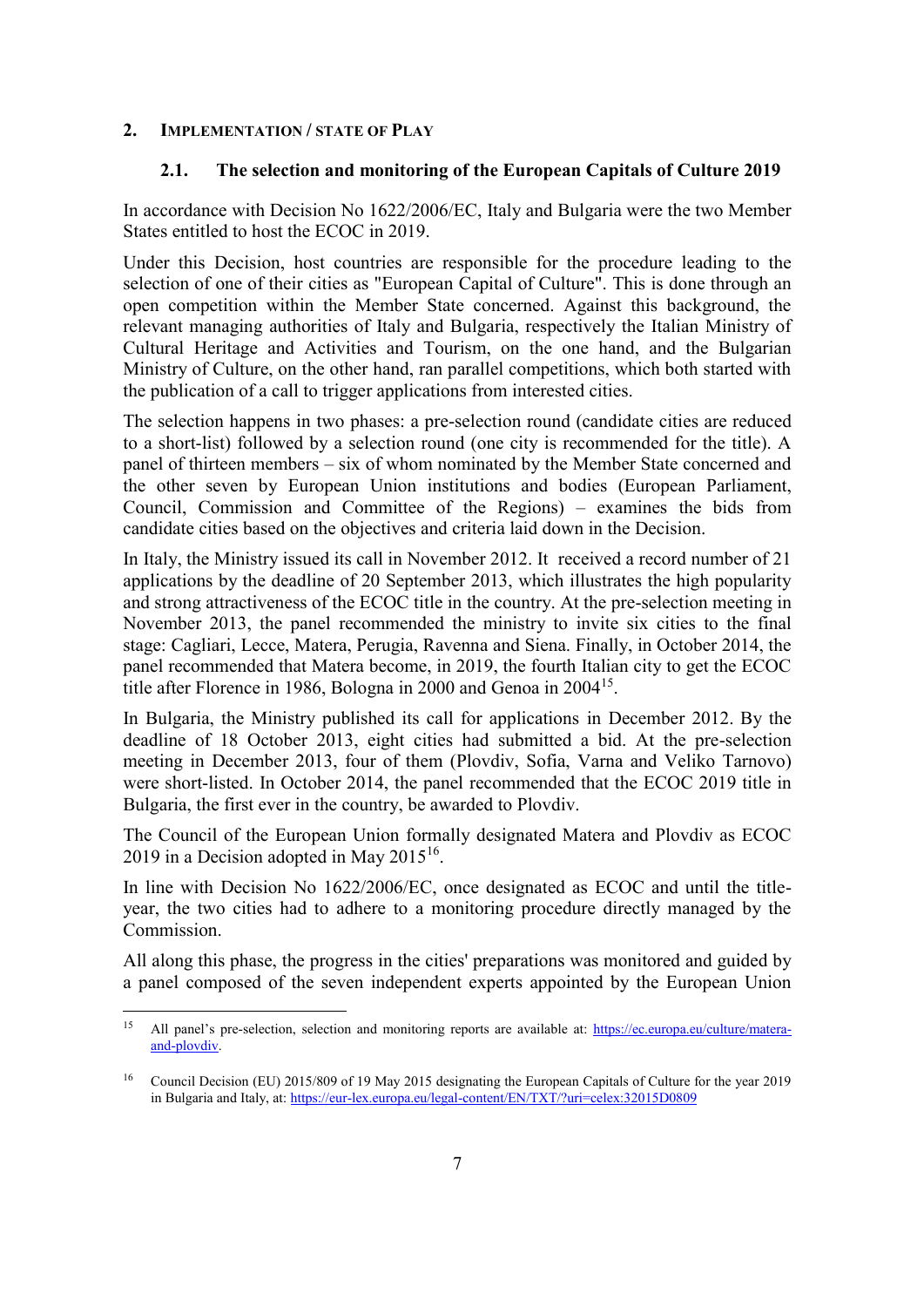institutions and bodies, which also checks compliance with the programme and commitments on the basis of which the two cities had been selected. As part of this process, Matera and Plovdiv submitted progress reports and attended two formal monitoring meetings with the panel that the Commission convened respectively in October 2016 and in April 2018. On top of that, the Commission organized an informal post-designation meeting (that does not result in public reports, as it does not have a formal status) between the panel and both Matera and Plovdiv in September 2015. There were also *in situ* visits (whereby a delegation of the panel and staff members of the Commission visit a hosting city to get a better insight of the development of the project) in both Matera and Plovdiv during the monitoring phase.

Over this period, the panel made a number of recommendations to the two cities, in particular to ensure that they adequately involve all relevant groups of citizens, develop an ambitious European dimension, put in place a clear governance setting, clarify and accelerate the financial commitments and reflect on a proper legacy of their ECOC-year.

As was the case for all previous ECOC, during the development period, the two cities introduced modifications into the programme described in their original applications, either in response to a changing environment or to the recommendations made by the panel.

The monitoring process culminated with the panel making a positive recommendation to the Commission on awarding the  $E1.5m$  prize in honour of Melina Mercouri to both cities after the last monitoring meeting in April 2018. Based on this positive recommendation, in the autumn 2018, the Commission awarded and paid the prize to the two ECOC 2019 from the budget of the EU Creative Europe programme<sup>17</sup>.

The sub-sections below describe the main features of the ECOC programmes of Matera and Plovdiv. They are based on the final report of the contract supporting the evaluation. This final report contains further information, including on the way the programmes had a European dimension and involved citizens (as these are the main two criteria of the ECOC Action) as well as on the development of the applications and the governance and funding structures.

## **2.2. Matera 2019**

Matera is a relatively small city of 60,000 inhabitants located in the Basilicata region of Southern Italy. It is the capital of the Province of Matera and is also known as the "Cittá Sotteranea" (the "Underground City"). Today, Matera is known worldwide for its historical centre, known as "I Sassi", with ancient cave dwellings inhabited since the Palaeolithic period. In 1993, this part of the city was awarded a World Heritage Site by Unesco.

Whilst affected by high levels of poverty and infant mortality rates until the 1950s, Matera is also a good example of urban rebirth and regeneration, which started in the 1960s and have ultimately turned the city into a regional capital for leisure and culture and a destination for regional visitors. Matera has a strong rural focus and tradition, and agriculture has represented the main economic activity for many centuries. Today, Matera is characterised by a diversified economic sector, largely impacted by the rise of

<sup>17</sup> Regulation (EU) No 1295/2013 of the European Parliament and of the Council of 11 December 2013 establishing the Creative Europe Programme (2014 to 2020) and repealing Decisions No 1718/2006/EC, No 1855/2006/EC and No 1041/2009/EC (OJ L 347, 20.12.2013, p.221).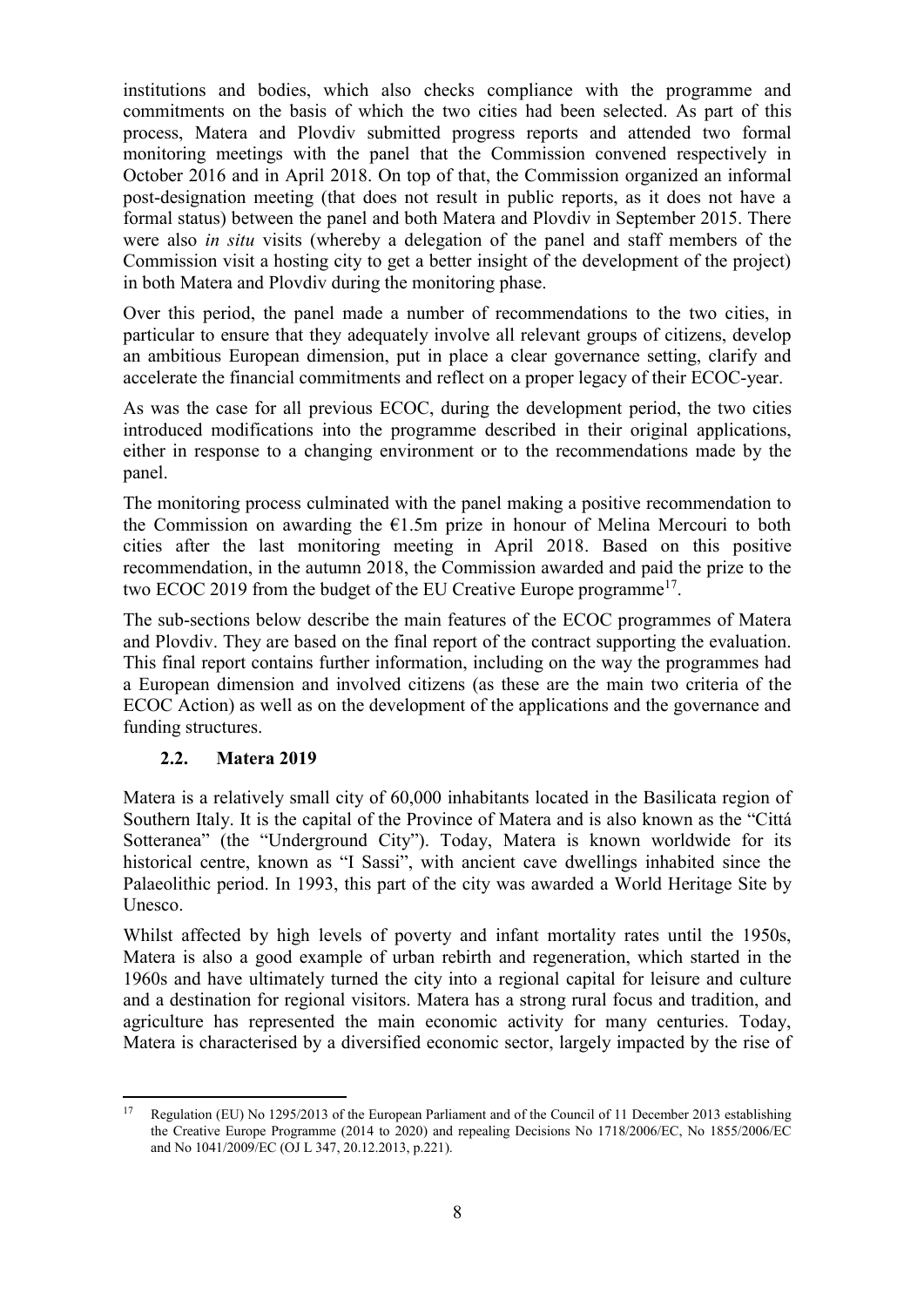the tourism, handcraft and research sectors, which are replacing the local "furniture district" emerged in the last decades of 20th century.

The decision to prepare an ECOC application was taken by the municipality of Matera in 2010, as a result of the growing interest towards this initiative within the city and among local cultural and youth associations. The application highlighted the importance of the cultural renovation process, not only for Matera, but for the entire South of Italy, in a period characterised by an economic and social decline.

Under the title "OpenFuture", the cultural programme aimed to "strengthen broad ranging, open and diversified citizenship; to enhance international relations and above all to transform Matera into the most important platform of open culture in Southern Europe". The programme was articulated around five different thematic lines:

- Ancient Futures: to explore the relationship with nature and landscape;
- Continuity and disruptions: to implement a process aimed at understanding how to collectively give shape to our cities and find beauty in the spaces inhabited on a daily basis;
- Utopias and dystopias: to test new radical models that challenged specific assumptions with the aim to changing attitudes and mentality;
- Roots and routes: to focus on the culture of mobility that brings together European citizens; and
- Reflections and connections: to re-examine identity and provide citizenship with a new model of 'everyday life' based on art, science and the widespread practice of cultural citizenship.

Furthermore, two infrastructural projects were at the heart of the programme and explored across these five overarching themes: I-DEA (Institute of Demo-Ethno-Anthropological Archive) – an archive meant to collect a large number of public documents and material from private collections and cultural associations –, and the Open Design School, meant as the first European design school founded on the principles of open culture, as it brought together authors, bloggers, designers, craftsmen, hackers, graduates, students and professionals.

The responsibility for the organisation and implementation of the ECOC project was entrusted to a new body, the Matera-Basilicata Foundation 2019, which was created as a public entity in 2014. The overall ECOC programme was overseen by a Board of Directors and a Board of Trustees, including the dean and associate professors from the Basilicata University, the mayor of Matera and representatives from the Matera Province and the Basilicata regional authority. In addition, a dedicated and international Scientific Board provided relevant expertise and advice to the managing boards. Local authorities and officials were also directly involved in the Foundation with managing roles. While a General Manager was responsible for the general administration, marketing, communication and fundraising, three managers were in charge of the implementation of three specific departments: Networking, Administration and Cultural programming.

As far as budget is concerned, the figure indicated in the application amounted to  $\epsilon$ 52m. The actual budget for the delivery of the ECOC was very close to the initial planning at €54,8m. Approximately  $€47m$  was covered by the public purse:  $€33.2m$  was provided by the national Government,  $E12.2m$  came from the regional authority and the Matera municipality while the rest of the public contribution  $(\epsilon 1.6m)$  was secured through EU and national funding applications, including the Melina Mercouri prize. Finally, some limited funding was secured through private partnerships and sponsorships.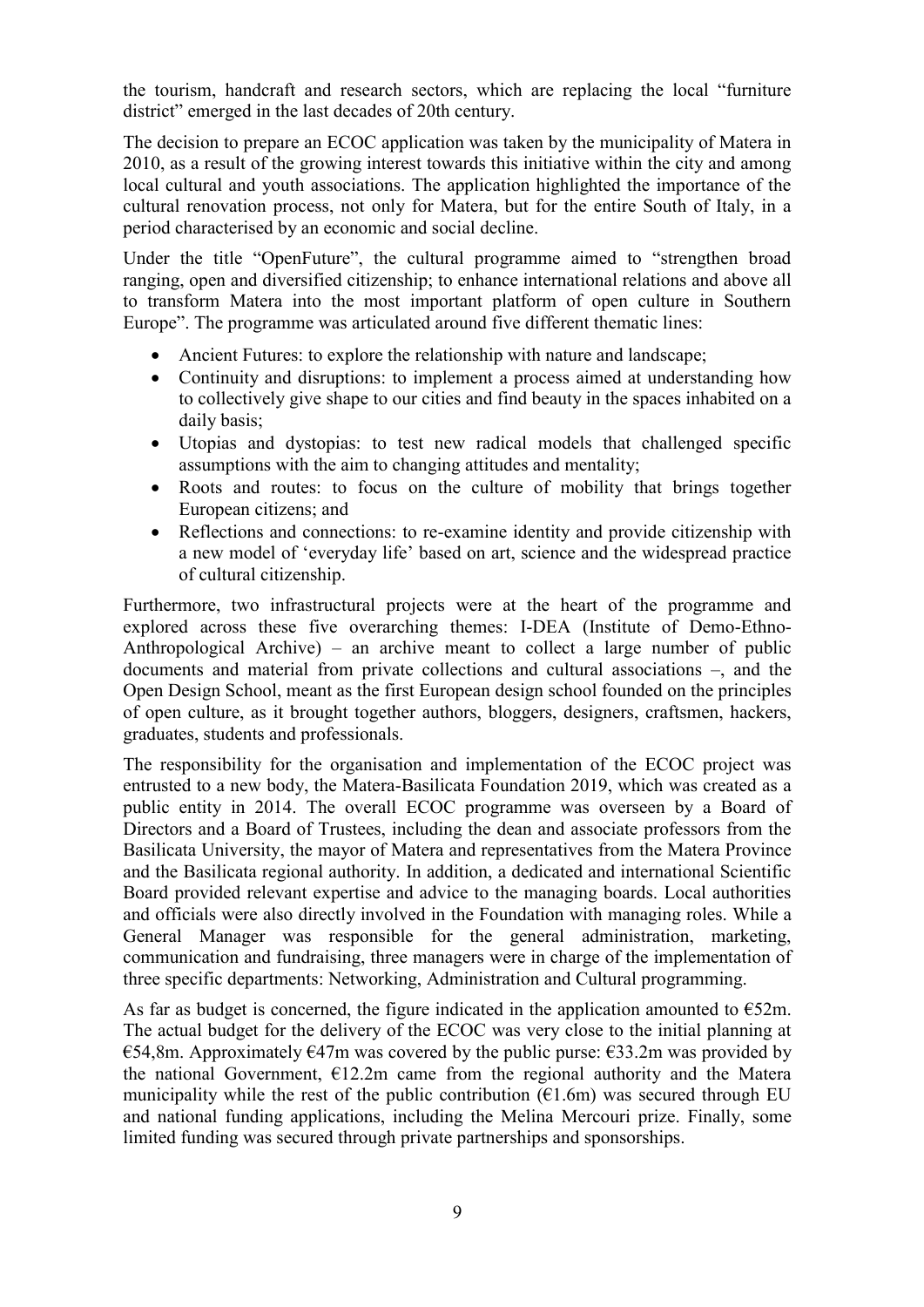## **2.3. Plovdiv 2019**

Plovdiv is the second largest city in Bulgaria after the capital city Sofia, with a population of around 347,000 people. It is Southern Bulgaria's cultural and business centre. The city is unique by its 8,000-year long history and is one of the oldest, stillinhabited cities in the world. Originally a Thracian settlement, it was subsequently inhabited by Persians, Greeks, Celts, Romans, Goths, Bulgars, Slavs and Turks. As a result, it boasts a diverse cultural heritage and a multi-ethnic population. Its location on the banks of the Maritsa River, the longest river in the Balkans, and at the foot of the Rhodope Mountains makes it an attractive tourist centre.

The economy of Plovdiv has long traditions in manufacturing, commerce, transport, communications and tourism. The city has also a vibrant atmosphere for young people with its six universities and is known among Bulgarians as the city of "Ayliak", a Turkish word used to express a relaxed attitude to life. Plovdiv has a large variety of museums, galleries, theatres, an opera and the only Centre for Contemporary Art of its kind in Bulgaria, situated in the premises of an ancient bath from the period of the Turkish Empire. It also boasts numerous remains from antiquity, including an Ancient Theatre, one of the world's best preserved ancient theatres, which is frequently used to host cultural events.

The main motivation for Plovdiv bidding for the ECOC was to use culture as a driver of change for challenges related to its multi-ethnic background, cultural heritage and belonging to the wider European context. These typical features and specific challenges of the city context became fundamental elements of the ECOC application and overall programme and is where most themes and projects were focused. Under the motto, "Together", inspired by the co-existence of different ethnic minorities, social groups and religious communities, the cultural programme was structured around the following four thematic platforms:

- Fuse: to explore how best to integrate Plovdiv's ethnic and minority groups and to bring together different generations and social groups, in order to overcome exclusion in isolated territories;
- Transform: to focus on the revitalization of forgotten and abandoned urban spaces and on changing the perceptions of such spaces among citizens;
- Revive: to preserve cultural heritage in a contemporary context by improving the access to it and stimulating the use of new technology and digital media; and
- Relax: to promote sustainable living, slow life, slow food and de-growth.

Furthermore, with regard to content, for the very first time in Bulgaria, there was a clear willingness from the ECOC delivery team to attempt to add a social dimension to the cultural offer in the city, addressing through the cultural programme issues such as injustice, inequality and environmental matters but also 'deeper' issues in society such as the integration of the Roma minority in the city's Stolipinovo district and raising awareness on LGBT issues.

As with other ECOC, the implementation of the ECOC was entrusted to an ad hoc entity, the Plovdiv 2019 Foundation, which was created in September 2011 first to develop the application and then to implement the project. The Board of Directors was the main governing body of the Foundation, consisting of members designated by the City Council of Plovdiv. The role of the Board was to examine and approve the main documents related to the Foundation's activities such as the annual programmes, reports, budgets and expenditures. The day-to-day implementation of the ECOC was led by the Executive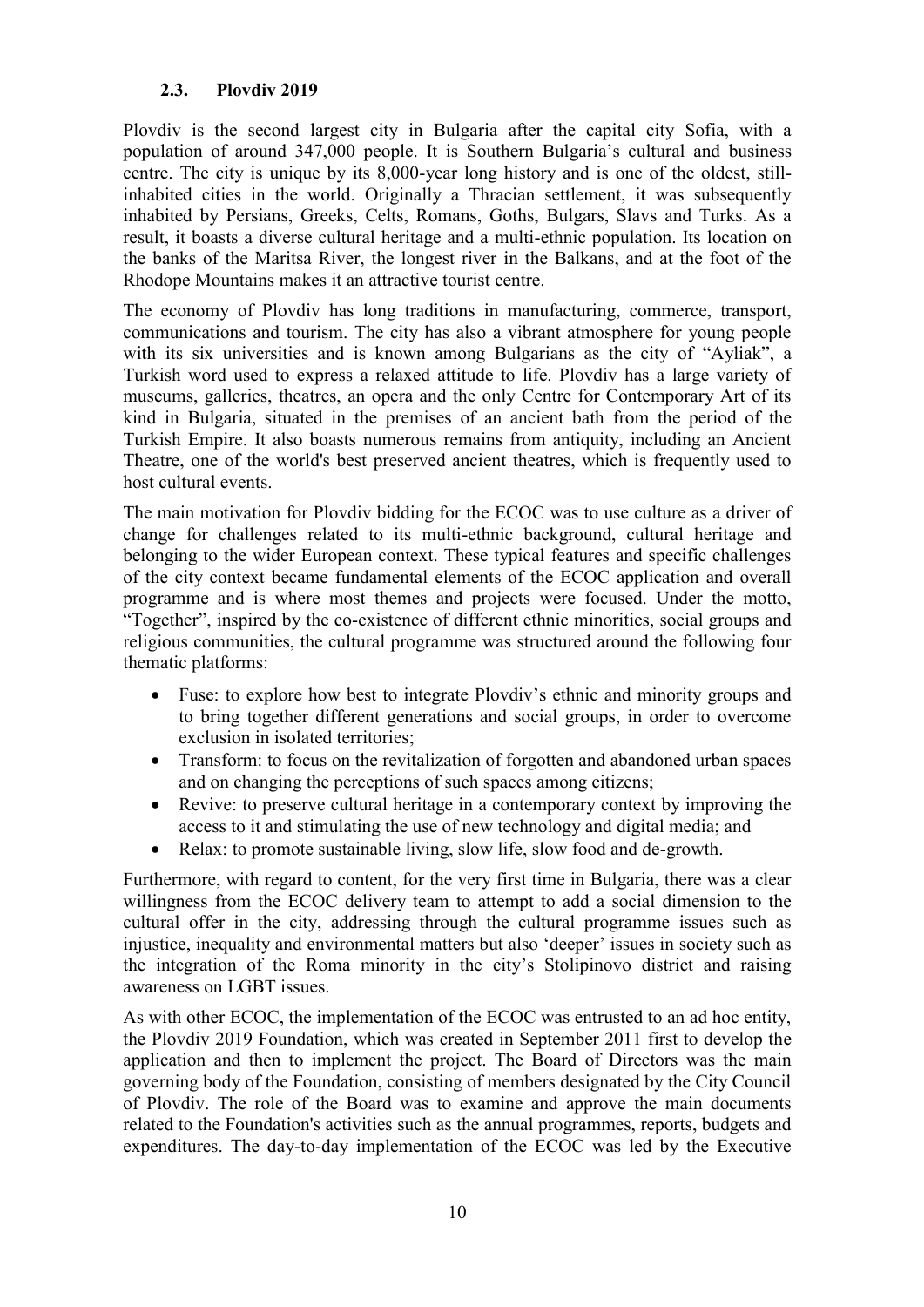Director and the Artistic Director, who shared the same level of responsibility. They were assisted by three Deputy Directors, respectively in the areas of Marketing, Advertising and Commercial Activity; International Relations; and the Programme itself.

The original total budget (covering both operation and infrastructure) planned at application stage for the delivery of the ECOC project was estimated at  $\epsilon$ 38.2m, with the national Government, the City of Plovdiv and private sponsors contributing respectively €10m,  $€23.2m$ , and  $€3.5m$ . In practice, the total budget amounted to  $€29.4m$ . The decrease was partly due to the fact that the Foundation failed to reach its ambitious goal in terms of private sector's income (the actual figure was  $\epsilon$ 0.5m, far from the original target<sup>18</sup>) and the contribution from the City budget was also lower than expected at  $€5.7m^{19}.$ 

## **3. METHOD**

In order for results to be comparable with previous evaluations, the methodology for this evaluation closely followed the approach adopted in previous assessments of the Action. The focus has been on research at city level and, in particular, the gathering of data and stakeholders' views from both Matera and Plovdiv. The main evaluation sources can be identified as follows:

- EU level literature<sup>20</sup>: this included generic EU policy and legislative briefings, papers, decisions and other documents relating to ECOC. This mainly focussed on reports of the panels for selection and monitoring and the original bidding guidance to understand how the two ECOC established themselves in the early days. Academic research was also consulted regarding the ECOC Action and the role of culture in the development of cities;
- ECOC level literature from Matera and Plovdiv: this included original bids and applications, internal reports linked to the application, monitoring or evaluation processes, application packages for calls for proposals and numerous pieces of literature collected on the cultural programme itself;
- Quantitative data: where available, evidence linked to each ECOC was collected in relation to budgets and expenditures, projects' numbers and types, participation and audience figures, social media data, statistics from AirBnB and Vrbo rental properties, number of domestic and international tourists, as well as other pieces of quantitative data to show and describe the work and benefits of the ECOC;
- A total of 60 interviews were conducted (30 in relation with Matera, 29 in relation with Plovdiv and one with an EU expert). These included:
	- o Interviews with managing teams: those responsible for the day-to-day design and delivery of the ECOC were interviewed in each city remotely in the period from April to June 2020. Almost all of key staff within the delivery agencies were interviewed, including those responsible for the

 $\overline{a}$ <sup>18</sup> It should be noted in this respect that using private sponsors' funding for cultural content is not a widespread practice in Bulgaria, as compared to other EU countries.

<sup>&</sup>lt;sup>19</sup> This figure however does not include funding from the City of Plovdiv for infrastructure investments made from the start of the bidding process until the actual designation in 2015, as well as investments made in the title year, which would be finalised in 2020 and 2021.

<sup>&</sup>lt;sup>20</sup> Full list of EU level and ECOC level literature is in Annex 1 of the final report submitted by the contractor supporting the evaluation.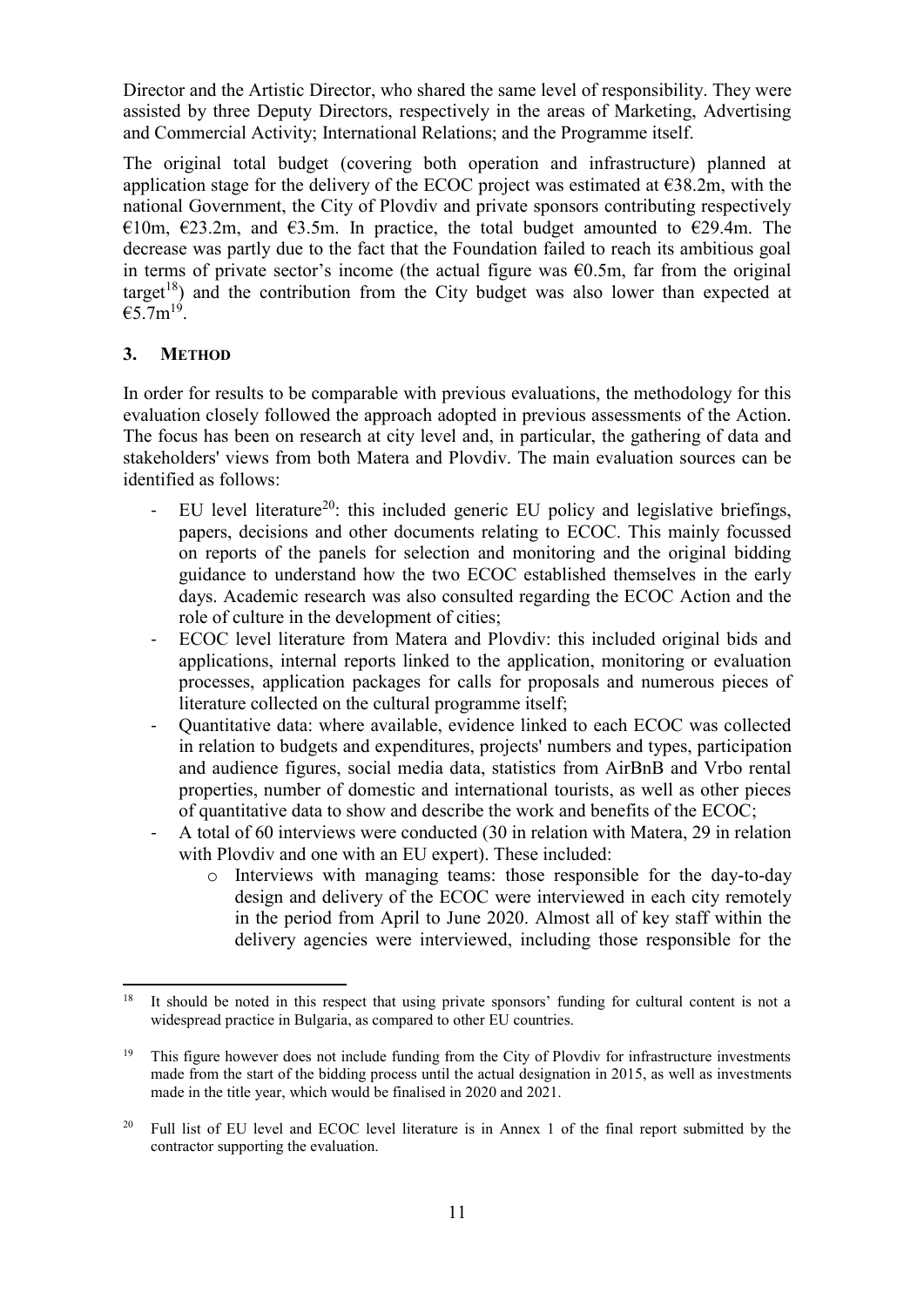executive management, artistic direction, marketing and communication, international relations, project implementation and financial management;

- o Interviews with other key stakeholders: remote interviews were also undertaken with stakeholders both directly and indirectly involved in either the planning or delivery of the ECOC along with those more widely linked to the cultural, social, economic or political agenda of the host cities. Stakeholders included those working in cultural organisations, local authorities, representatives of the business sector and tourism agencies, media organisations, as well as voluntary and community organisations. Managers of individual projects and activities supported through the ECOC that made up the cultural programme of each city were also interviewed. In addition, some international partners of the host cities were interviewed, which provided an external perspective on the ECOC;
- o Interviews with EU-level stakeholders: one member of the selection and monitoring panel gave feedback;
- Survey among project leaders and cultural operators in Matera: in order to corroborate evaluation findings, a survey among project leaders and cultural operators in Matera was conducted, but the response rate was extremely low at 5%, most likely due to survey fatigue as the same stakeholders had been already surveyed by the Foundation and other research organisations. The survey aimed to collect evidence of impact of the ECOC on the cultural sector and the capacity of cultural operators. To assess this aspect in absence of representative results from the survey, the study team used: 1) data on the capacity building activities implemented; 2) qualitative evidence from interviews (including projects); 3) statistical data on cultural sector;
- In Plovdiv, in the period from 2017 until 2020, several surveys (i.e. a representative survey among the adult population of Plovdiv, a poll among visitors of ECOC events and a survey among Roma households in the city district of Stolipinovo) as well as 50 interviews with cultural institutions were conducted by the private consultancy company commissioned to monitor the ECOC. As there was already extensive data collected and in order to avoid duplication of stakeholder consultation activities, no survey was launched in Plovdiv within the ex-post evaluation of ECOC 2019;
- The evaluation does not include a wider public consultation. As explained in the roadmap<sup>21</sup>, the Action is considered to be local while international participation is scattered within and outside Europe and is difficult to reach. On the other hand, the opinions would be based on attendance to specific events and would not give useful insights for the evaluation of the ECOC Action as a whole.

The final report of the contract supporting the evaluation provides a detailed understanding of the 2019 ECOC Action and within this an assessment of the work and progress of Matera and Plovdiv. There are, however, issues to consider when assessing the strengths of the evidence base used for this study:

As already mentioned in previous evaluations, an ideal way of conducting this evaluation would entail a before ('baseline') study and an after-picture ('ex-post') study, instead of carrying out the latter alone. The impossibility of comparing the two studies affects the accuracy of the evaluation. This means that any baseline

 $\ddot{\phantom{a}}$ <sup>21</sup> See [https://ec.europa.eu/info/law/better-regulation/initiatives/ares-2019-3143701\\_en](https://ec.europa.eu/info/law/better-regulation/initiatives/ares-2019-3143701_en).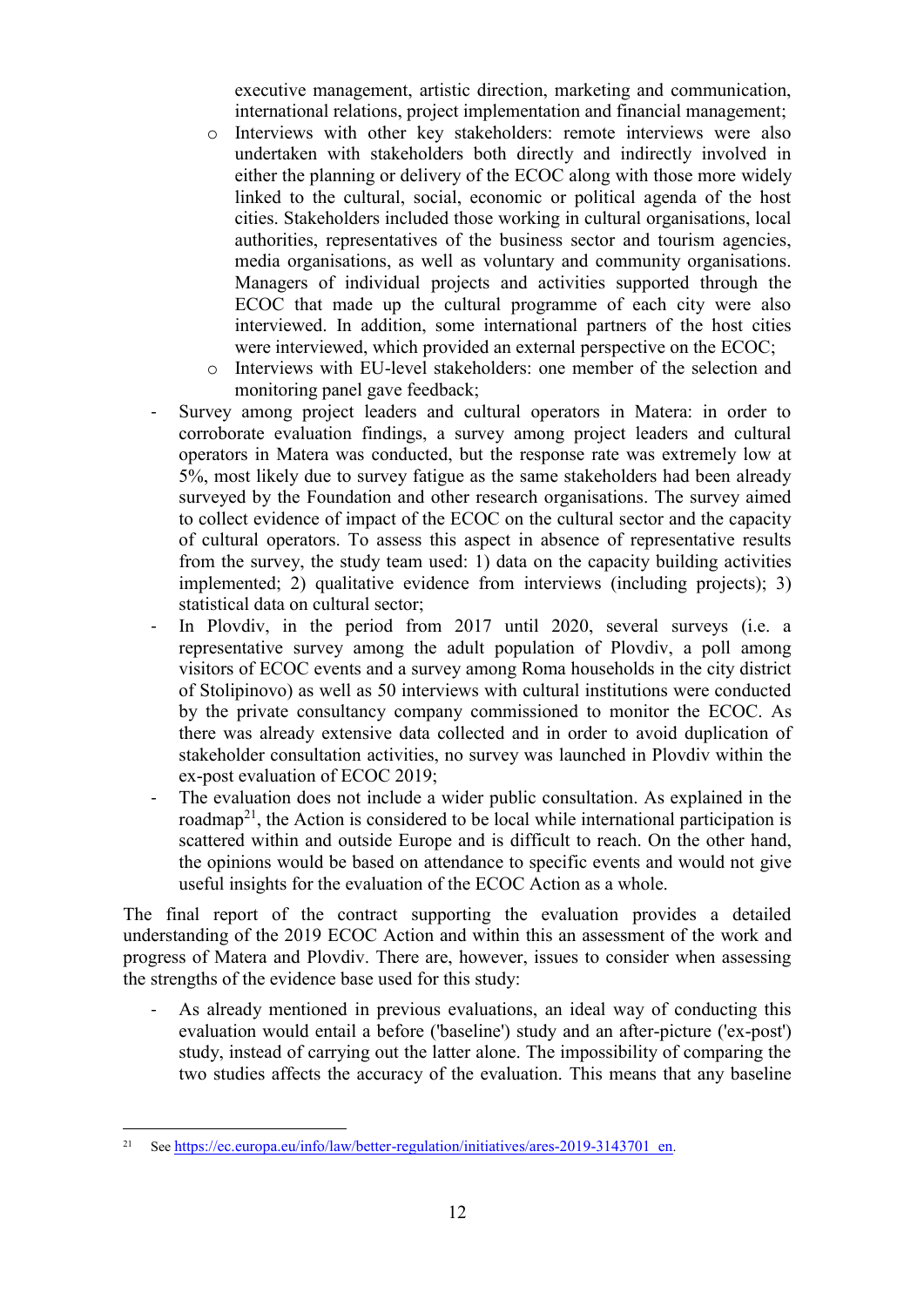information and assessment prior to the ECOC year relies on secondary evidence supplied by the ECOC cities;

- Moreover, since the evaluation was undertaken from December 2019 until October 2020, i.e. at the very end and shortly after the end of the ECOC time framework, some of the effects of the programme had not manifested themselves entirely. Many stakeholders involved in the evaluation commented that the real impact of the ECOC on the city and its residents would take time to filter through;
- In this respect, the Commission once again highlights that budget<sup>22</sup> and timing<sup>23</sup> only allow for an ex-post evaluation to take place and therefore only an after picture has been studied;
- An ulterior consequence of the modest yearly budget allocated to the evaluation is the fact that the primary evidence data gathering tends to be more of qualitative than quantitative nature; while qualitative data still holds a great importance in the evaluation, the lack of diversity of data sources translates into a lesser dependability, for instance, in the process of proving the objective outcomes and impacts of ECOC on widening participation in culture;
- Detailed modelling, economic impact assessments or large-scale surveys were outside the scope of this study due to the budget constraints. This evidence used outside of the interviews is dependent on the local evaluation and other research commissioned by the ECOC cities. If the cities have commissioned large and ambitious evaluations which provide quantitative data on impacts, economic benefits and population surveys before, during and after the ECOC year then the European evaluation will greatly benefit from this information.

### **4. ANALYSIS AND ANSWERS TO THE EVALUATION QUESTIONS**

This part of the report presents a diagnosis of the implementation of the ECOC Action in 2019. It draws together the results relating to the two ECOC 2019 and to a lesser extent the findings from previous ECOC evaluations.

All figures and evidence appearing in the following sub-sections come directly from the report of the external ex-post evaluation of the two ECOC 2019. The reader will find in the full text of the document many more examples illustrating the conclusions presented below.

Very often, examples and figures can illustrate different points made under "relevance", "efficiency", "effectiveness", "sustainability", "EU added value" and "coherence". They are therefore sometimes repeated in various sub-sections. However, for the ease of the reading, repetitions have been limited to the minimum and the reader is invited to correlate some conclusions presented below with examples or figures that may have been given in previous paragraphs or may be given in following ones.

## **4.1. Relevance**

Findings from the ECOC 2019 evaluation show that the two title-holders developed and implemented cultural programmes that were consistent with the EU Treaty, in particular

 $\ddot{\phantom{a}}$ <sup>22</sup> The budget allocated to the evaluation work (70 000  $\epsilon$ ) is proportionate to the low level of EU funding directly provided to the ECOC (i.e. an award based on a recommendation of the panel after the final monitoring meeting in the form of the €1.5m Melina Mercouri Prize).

<sup>&</sup>lt;sup>23</sup> Decision No 1622/2006/EC requires that the Commission conduct the evaluation immediately after the title year.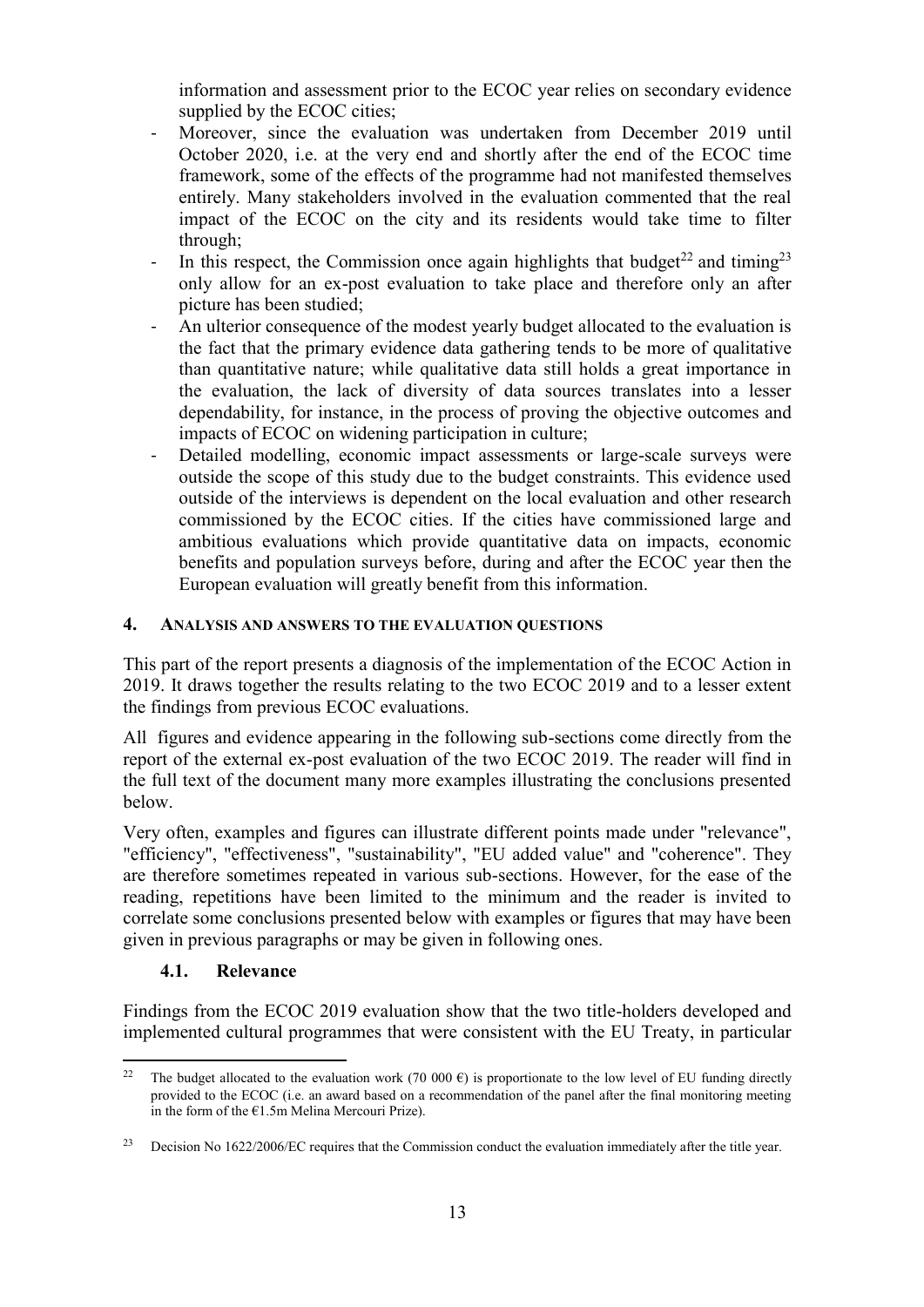Article  $167^{24}$ , as well as with Decision No  $1622/2006/EC$ . Indeed, the ECOC Action was a good vehicle for the two cities hosting the title in 2019 to promote cultural diversity and highlight commonalities, contributing in this way to the "flowering" of the local, national and European cultural scene. As is shown in following sub-sections through many concrete examples, the two cities organized thousands of events on top of their usual cultural offer. These events covered all types of cultural and artistic disciplines, targeted many groups of audiences and presented various aspects of the diversity and common features of cultures in Europe, notably through co-operations with partners from other European countries and beyond.

Matera's drivers for bidding  $-$  i.e. using the ECOC title as an opportunity for a cultural renovation, opening up the city to Europe, strengthening a diversified cultural offer and widening access to and participation in culture – were quite in line with the objectives of the overall ECOC Action, and the initial intentions became a reality during the preparation and implementation years of the ECOC project, in particular thanks to the ongoing commitment of local organisations and citizens all along the process. The main motivations for Plovdiv wanting to get the ECOC title, using culture as a driver of change for challenges related to its multi-ethnic background, cultural heritage and belonging to the wider European context, also corresponded to the objectives of the ECOC Action, and found a concrete translation in the many projects included in the ECOC cultural programming. This is illustrated in the paragraphs below.

#### **The European dimension in Matera**

The cultural activities that were part of Matera 2019 ECOC programme contributed to promote cultural diversity, dialogue and mutual understanding.

First, Matera 2019 involved a large number of international artists, project managers and partner associations. Out of the total number of artists and the project leaders involved by the Foundation, 45% were international. In addition, over 1,000 international mobility programmes were realised with 55 different countries. A total of 15 debates involving international artists took place on themes such as urban regeneration, cultural engagement and productions. This is all the more remarkable because, prior to its ECOC year, it was widely recognized that the city and the region suffered from a lack of international connections and partnerships and had a limited capacity to attract international cultural operators. To address this challenge, the Foundation put in place several activities already during the lead in period to the title-year. A good illustration is the 'Go&See' action, which allowed 27 local cultural operators to visit another EU country to meet artists or other cultural organisations they wanted to collaborate with or learn from.

Another aspect that strongly contributed to the promotion of the European dimension were the efforts made to host artists from all over the world, in particular from Europe. The involvement and participation of these artists in many cultural events and initiatives led to a diversification of the local cultural offer and greatly contributed to promote a European and international dimension in the programme. As an example, the initiative 'Residenze Matera 2019' established different artistic residences that promoted European cultural values and diversity. In this framework, a total of 41 artists from all the EU countries, but also from Switzerland, the UK and Turkey, were hosted in Matera<sup>25</sup>. In

 $\overline{a}$ <sup>24</sup> [http://eur-lex.europa.eu/legal-content/EN/TXT/?uri=CELEX%3A12008E167.](http://eur-lex.europa.eu/legal-content/EN/TXT/?uri=CELEX%3A12008E167)

<sup>&</sup>lt;sup>25</sup> Foundation Matera 2019. Final Monitoring Report: A Matera si produce cultura. Accessed from: <https://www.matera-basilicata2019.it/it/report-2019/a-matera-si-produce-cultura.html>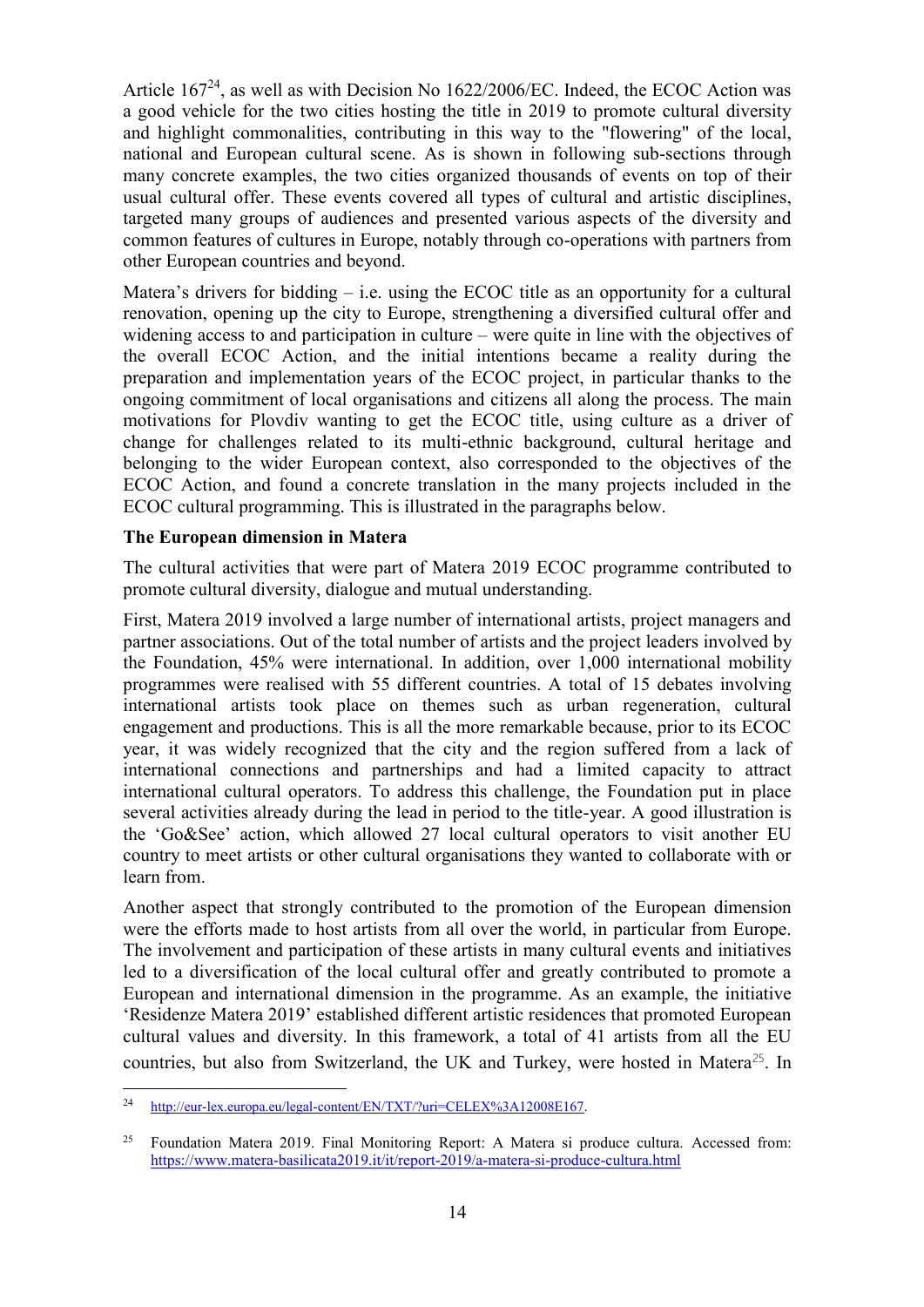addition, 421 international artists were hosted in Matera or in other cities in Basilicata to cooperate with the Foundation and project leaders on the design and implementation of the original productions of Matera 2019.

Finally, leveraging on the ECOC brand, the Foundation aimed to reinforce the links with former ECOC by organising capacity-building activities with Aarhus (sustainability policies and volunteers), Leeuwarden (work with communities) and Marseille (safety of public events, circus and legacy). There was also collaboration with Plovdiv as further illustrated below in the corresponding paragraph dedicated to Plovdiv.

## **The "City and Citizens" dimension in Matera**

Matera's original application stressed that the cultural programme would be centred on the citizens, who were seen as the real protagonists of the ECOC 2019. As already mentioned above, the ultimate original goal was to make Matera a European co-creation capital through the direct involvement of citizens in the development and implementation of cultural projects, activities and laboratories.

According to the evaluator, this was achieved through the very pro-active willingness of the Foundation: i) to include different sub-segments of citizens in the cultural activities organised (such as, for example, migrants, refugees and people with disabilities in the project Silent Academy<sup>26</sup>), ii) to encourage local citizens to actively participate in the preparation of cultural events through open public calls (they resulted in 80 applications and ultimately 27 projects) and iii) to provide them with tools to facilitate their direct involvement (with a strong emphasis on co-creation and capacity building through workshops, trainings and brainstorming sessions).

A very telling example of such a commitment was (and still is) the Open Design School, which provided (and continues providing) a laboratory of interdisciplinary experimentation and innovation. It rapidly became a meeting, sharing, mutual learning and practising place, where citizens had the opportunity to cooperate with over 100 national and international artists. With the direct involvement of citizens, the School contributed to the realisation of nine large exhibitions, 11 urban installations, 10 cultural events (including the opening ceremony) and to the mapping of 400 venues and locations for cultural activities scattered all over Matera.

## **The European dimension in Plovdiv**

As was the case in Matera, the ECOC project in Plovdiv was a good vehicle to implement cultural activities promoting cultural diversity, dialogue and mutual understanding.

The main challenge here was, as in Matera, the insufficient level of international cooperation among the city's cultural operators prior to the ECOC year. To remedy this, Plovdiv 2019 had a proactive approach. First, it implemented specific capacity building activities to encourage and help cultural operators to find European partners. Second, it identified suitable topics in the cultural programme that would help stimulate the European dimension, such as – in particular – the  $30<sup>th</sup>$  anniversary of the fall of the Berlin, which has, of course, important connotations for all the countries in Southeast Europe as it marked the end of communist regimes in the region, but also a very strong Europe resonance across the whole European Union. Finally, it embedded the European dimension in the assessment criteria of the open calls for project proposals: if a project

 $26\degree$ <sup>26</sup> Il Sicomoro. Official website. Accessed from:<http://ilsicomoro.net/progetti/silent-academy/>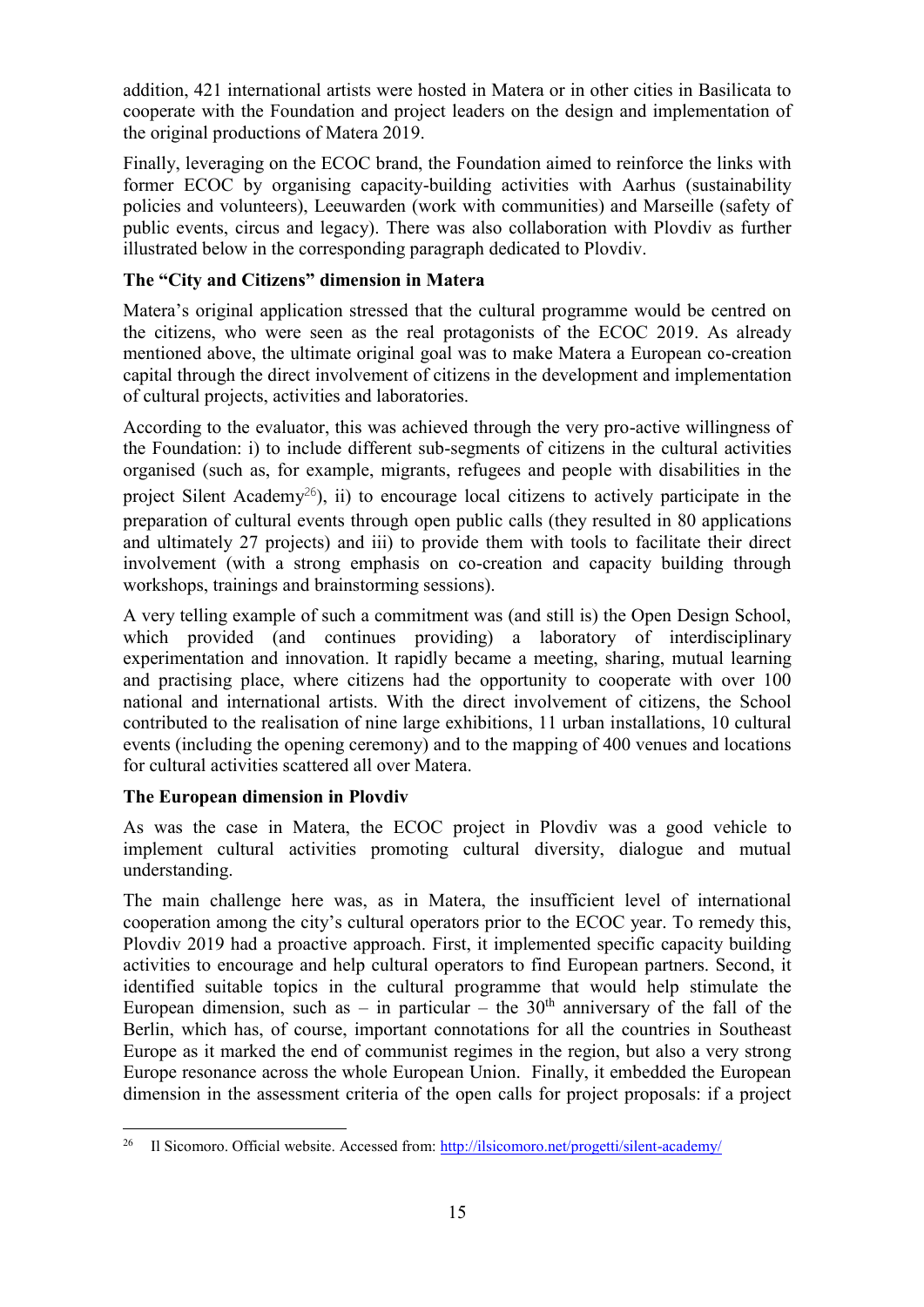stimulated local, national or international partnerships with cultural operators and organisations in the Balkans and Europe, their application would receive a higher score.

As a result, and as further developed in sub-section 5.3 below, there were four times more international cooperation arrangements and co-productions in 2019 than in the baseline year of 2017, which the evaluator seems as a very promising achievement.

Finally, Plovdiv 2019 also worked with Matera 2019, especially on communication (with joint presentations and dedicated info points established in the two cities to promote the cultural activities of the other ECOC), exchange of volunteers and six joint cultural projects (including for the opening ceremonies) as a way to reinforce the links and visibility of the two 2019 ECOC title-holders.

## **The "City and Citizens" dimension in Plovdiv**

Stimulating access and participation in cultural events was a strong element of the ECOC project in Plovdiv, in line with the "Together" motto of Plovdiv 2019, inspired by the coexistence of different communities.

According to the external evaluation, a positive element in this respect was that the original application resulted from consultations with citizens at a rather early stage, with the team having numerous meetings, discussions and focus groups with local organisations, institutions, cultural communities and individual citizens from 2013 onwards.

As a consequence, the cultural activities developed all along the years were related to topics that were of interest for the local citizens and communities, such as the heritage of ethnic minorities and urban regeneration issues.

Activities implemented all along the year were also targeted at different groups of society, including children and youth (such as the "Listen to Us – Artistic Intelligence" project – which included an educational programme aimed to get the children in schools and kindergartens acquainted with contemporary art and stimulate their creative thinking), people with disabilities, elderly people and minority groups (such as the "GetToStolipinovo" project, which presented this Roma populated neighbourhood as "the place to go" and included in particular workshops and seminars to have discussions with the inhabitants on youth field work and ways to solve community problems). In this regard, it is worth mentioning that citizen involvement was a key aspect of the Fuse platform and more specifically of two of its clusters, i.e. "Mahala", which focused on the integration of Roma and Turkish communities, and "RegionalE", targeted at people living in the small villages and towns of the entire Plovdiv region.

With regard to financial accessibility of the programme for citizens, it is important to note that 61% of the ECOC events in 2019 (i.e. 313 out of 513 public events in total) had free entrance, against only 10% in the baseline year 2017, which is also a positive development.

## **4.2. Efficiency**

As was also systematically the case in previous ex post evaluations, it appears from the report of the contractor that overall, the ECOC remains an efficient EU Action, providing good levels of benefits for the EU for relatively little EU investment. Indeed, the only direct contribution from the European Union, in the form of the  $E1, 5m$  Melina Mercouri prize awarded to each ECOC, is dwarfed by the total amount of money invested by the host cities in designing and delivering the ECOC (the operational budgets were approximately  $654.8m$  for Matera and  $610.0m$  for Plovdiv).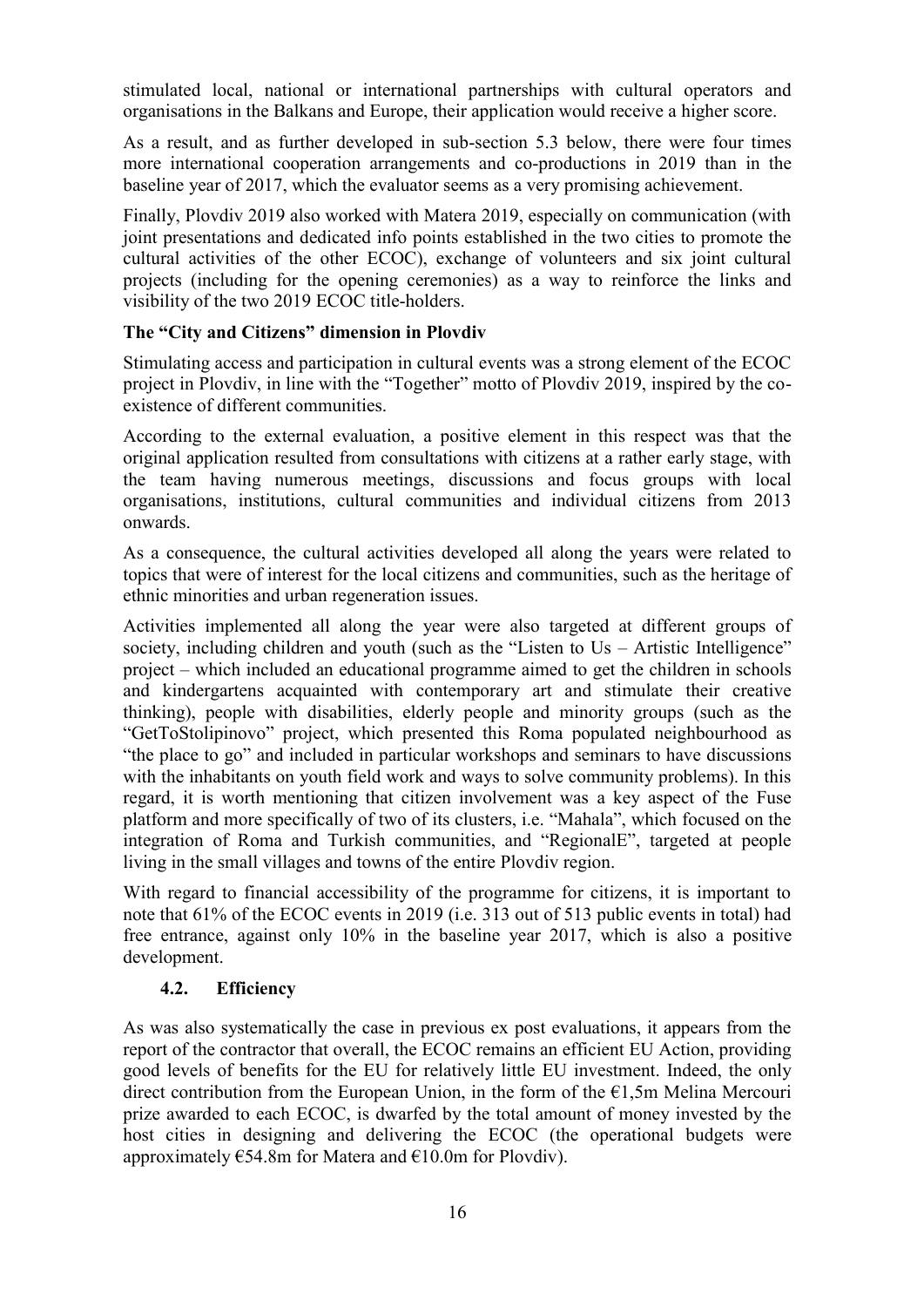Without the initial EU impetus to support the ECOC, it is unlikely that the host cities would have invested anywhere near the amount of funding they did in connection with the ECOC title. The possibility of securing the title typically stimulates cities – but also their respective regional / national public authorities and private partners – to invest much more heavily in culture than they would in the absence of the ECOC. This is true in terms of both infrastructure and expenditure in cultural events and activities. The final report of the contract supporting the evaluation concludes that this means the Action remains highly efficient in terms of returns from the Melina Mercouri prize.

As far as the efficiency of management arrangements is concerned, both ECOC encountered some challenges, which they however ultimately overcome to a good extent.

After it was created in 2014, the Matera 2019 Foundation went through an 'interrupted rhythm' of work, mainly due to the lack of continuity in local government resulting from the 2015 municipal elections. This impasse was unblocked around the time of the first monitoring meeting in October 2016 in Brussels, and the process accelerated in the following months, with the recruitment of most vacant key team positions throughout 2017. Despite the initial political instability that characterised part of Matera's ECOC experience, the Foundation could finally count on support at local, regional and national levels. However, according to the evaluator, the delays in finalising the recruitment of the Foundation staff (completed only few months before 2019) hindered the timely preparation of some activities and events. Moreover, structuring the Foundation as a public entity increased the administrative and bureaucratic burdens of its activities, while according to key stakeholders, it is necessary to have an agile structure able to act immediately and respond to changing circumstances in order to work with local and international cultural operators.

As for the Plovdiv 2019 Foundation, there is a consensus among the stakeholders interviewed that it was very effective in implementing the cultural programme. However, the overall oversight of the Foundation generated a somewhat more mixed set of views. In particular, the snap parliamentary elections in Bulgaria in 2014 were followed by several rounds of cabinet reshuffle, including three changes of Ministers of Culture. In addition, two rounds of local elections took place in Plovdiv in 2015 and in 2019, which led to changes in key personnel in the Board of Directors during the preparation phase and the title year. Throughout the preparation and implementation phases, the Board of Directors insisted on closely monitoring the activities of the Foundation through weekly meetings and regular reporting, which added to the workload and delayed procedures within the executive team.

The EU-level selection procedure ensured the designation of two ECOC that were relevant to the objectives at EU level and that had the potential to achieve the intended effects. The procedure ensured healthy competition in both countries, with a record number of 21 bidding cities in Italy and a high number (i.e. eight) of cities competing for the first ever ECOC title in Bulgaria.

Finally, the EU-level monitoring procedure, with formal and informal monitoring meetings as well as in situ visits with the panel, has proven a very valuable process in giving impartial and professional advice and support to the two ECOC from highly experienced experts, some of whom have implemented previous ECOC and encountered difficulties similar to the ones faced by Matera and Plovdiv.

#### **4.3. Effectiveness**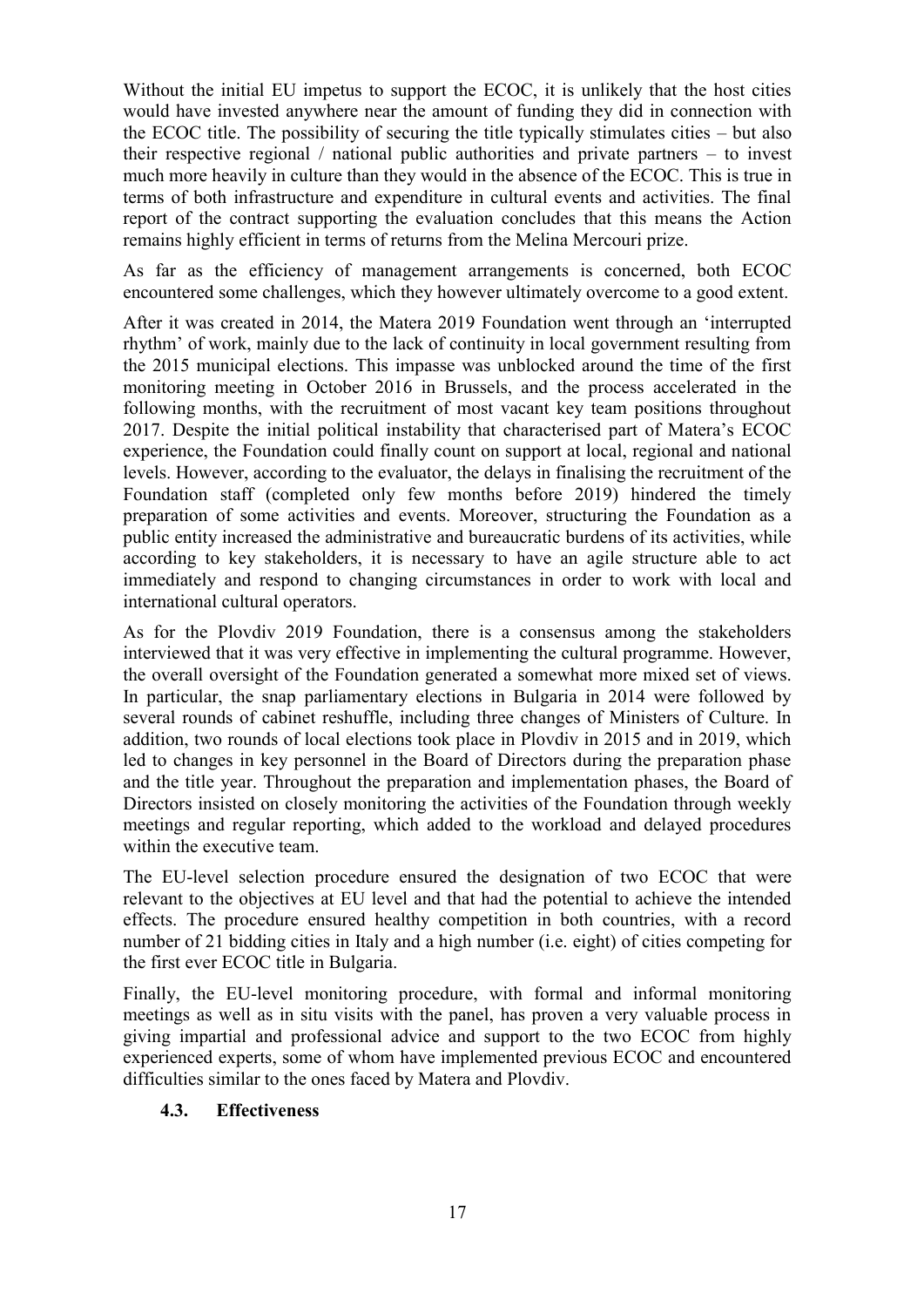Ultimately, the effectiveness of the ECOC in achieving the objectives set for them (at EU level and local level) can only be determined in the long-run. That being said, the final report of the contract supporting the evaluation shows that the two ECOC 2019 presented cultural programmes that were more extensive, diverse, innovative and international compared to the baseline cultural offering in previous years.

In total, the ECOC cultural programme in Matera was ambitious in its scale and focus. It featured more than 1,300 events of various sizes and formats, representing a whole range of cultural disciplines, ranging from opera to circus shows, from workshops on digital tools to exhibitions focusing on traditions and cultural heritage elements of the local community, with many of them having a strong co-design and co-creation component. It is estimated that 80% of these events were original creations. This diversity was stressed by the respondents of the Foundation's survey, where the majority reported satisfaction with the content, quality, and originality of the cultural programme (64%) and with the diversity of the cultural offer (66%). Moreover, a large majority of respondents believed that Matera is now more culturally vibrant (78%), more culturally diversified (65%) and more open to cultural differences and diversity more in general (82%).

In Plovdiv, despite the decrease in the overall operational budget for the ECOC 2019 project, a total of 513 cultural events took place during the title year. Some of the highlights in the ECOC programme were large-scale, ambitious productions, which were praised by audiences and critics, and received several artistic awards. On top of that, 54 ECOC related events were held in other cities in Bulgaria and abroad, which was – in the opinion of the evaluator – a very interesting way to disseminate and increase the visibility of the ECOC 2019 beyond the city and its surrounding region. To achieve this in a challenging financial context, the Foundation proceeded to a costs re-evaluation for each project and – for the projects resulting from open calls – transferred the responsibility for attracting sponsors to applicants through the requirement for selffinancing. Compared to previous years, the content of the cultural programme was also very diverse and ranged from standard art forms like gallery and museum exhibitions, music festivals and street art to more innovative content such as ecological interventions and co-creation initiatives with disadvantaged groups. The general view is that the ECOC project mainly benefitted the city's larger, well-established cultural operators such as the State Opera, the Drama Theatre and the State Puppet Theatre, but it was also instrumental in shedding light on a number of emerging young artists and smaller scale organisations.

As described below, both ECOC helped widen access to and participation in culture. Both ECOC also helped strengthen the cultural capacity of their cultural and creative sectors as well as their links with other sectors. Finally, both ECOC widened access to and participation in culture during 2019.

#### *Effectiveness in delivering a cultural programme with a European dimension*

The Matera cultural programme was of the scale and quality proposed in the original application and had a genuine European dimension. According to the evaluation, the ECOC project has been successful in contributing to making the cultural offering of Matera more European. Indeed, as already mentioned above, the cultural programme featured performances by a diversity of international artists and exhibitions of international works, strengthened European networks and connections, European coproductions and residencies by European artists.

The performance of Plovdiv in this respect is also good, as 80 events with a cross-border dimension took place in 2019, which is four times higher than the number of such events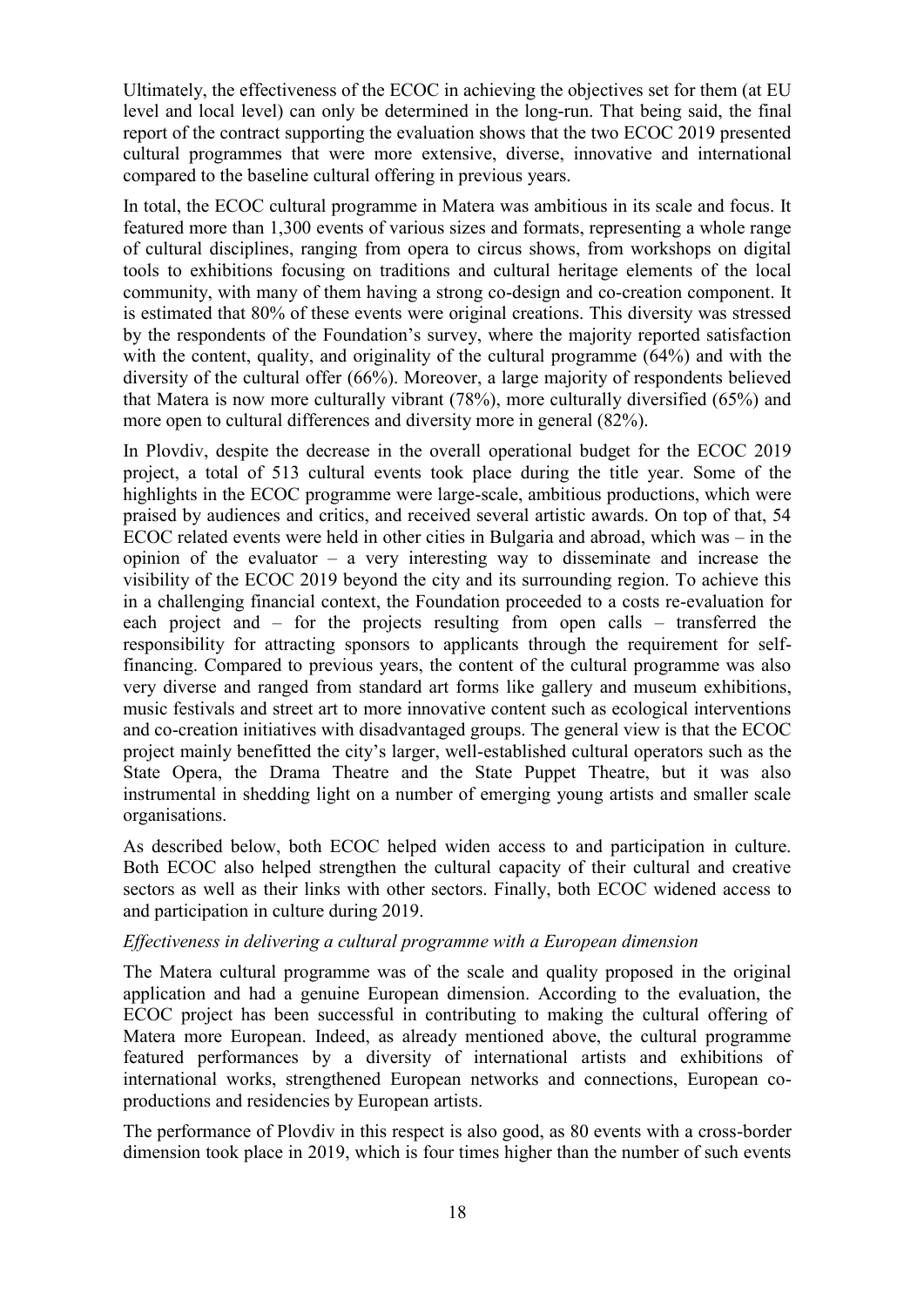during the baseline year 2017. Over 130 partnerships with creative organisations and artists from Europe were established over the ECOC year. Plovdiv also stimulated the European dimension through cross-border collaborations on topics of European importance and the active involvement of the  $EUNIC<sup>27</sup>$  members in the country.

These endeavours and activities in both cities have contributed to reinforcing the transnational functioning of the local cultural community, with also scope for continuity after the title-year.

*Effectiveness in reaching and engaging with local citizens, in targeting specific groups and in strengthening the local cultural and creative sectors*

Both ECOC widened access to and participation in culture during 2019.

In Matera, 65% of the 1,300 events of the programme were completely free and the remaining (about 450) were accessible with the purchase of the Matera 2019 Passport<sup>28</sup>. Free events managed to gather about 350,000 people, while events accessible with the Passport were attended by over 140,000 participants. Flagship events included the opening ceremony with an attendance estimated at 60,000 people or the Ars Excavandi exhibition<sup>29</sup> with more than 17,500 visitors. According to the evaluator, such figures can be seen as a positive outcome, as the citizens of Matera were not used to having such a wide cultural offer in their city (which is further reflected in the lack of theatres or venues that could host large exhibitions prior to the ECOC year).

The involvement of young people was also quite important, as approximately 30,000 students were involved in projects realised in collaboration with local and national schools, as a result of an active collaboration between the Matera 2019 Foundation and the Italian Ministry for Education. Finally, almost 600 volunteers (out of the 1,500 registered) took an active part in Matera 2019. It is worth noticing that about 95% of those volunteers who responded to a survey carried out by the Foundation<sup>30</sup> said they were satisfied with their participation in the ECOC project and recognised personal growth in relation to relation to the interaction with citizens, teamwork or selfconfidence.

Perhaps equally impressive is the fact that according to estimations, about 57,000 citizens were directly involved in cultural productions. The co-creation process and the capacity building programme put in place by the Foundation, bringing together cultural operators, citizens and volunteers, gave citizens the opportunity to contribute to about 70% of the cultural programme of Matera 2019.

As far as Plovdiv 2019 is concerned, the cultural programme attracted high attendance levels, with 1,528,432 people attending ECOC events in Plovdiv and the wider South Central region in 2019. Out this total, 80% were national visitors, 11% were residents of Plovdiv and about 9% were international visitors. The share of those who visit relatively

 $\overline{a}$ <sup>27</sup> EUNIC stands for "European Union National Institutes for Culture". It is a European network of organisations engaging in cultural relations from all EU member states.

<sup>&</sup>lt;sup>28</sup> The Passport was a unique ticket giving access to the whole panorama of cultural activities taking place in the context of Matera 2019. Some 74,000 passports were sold.

<sup>&</sup>lt;sup>29</sup> Under the "Utopias and Dystopias", it looked at the history and culture of subterranean architecture from the Palaeolithic period to the present and towards the future.

<sup>&</sup>lt;sup>30</sup> A total of 172 answers were collected.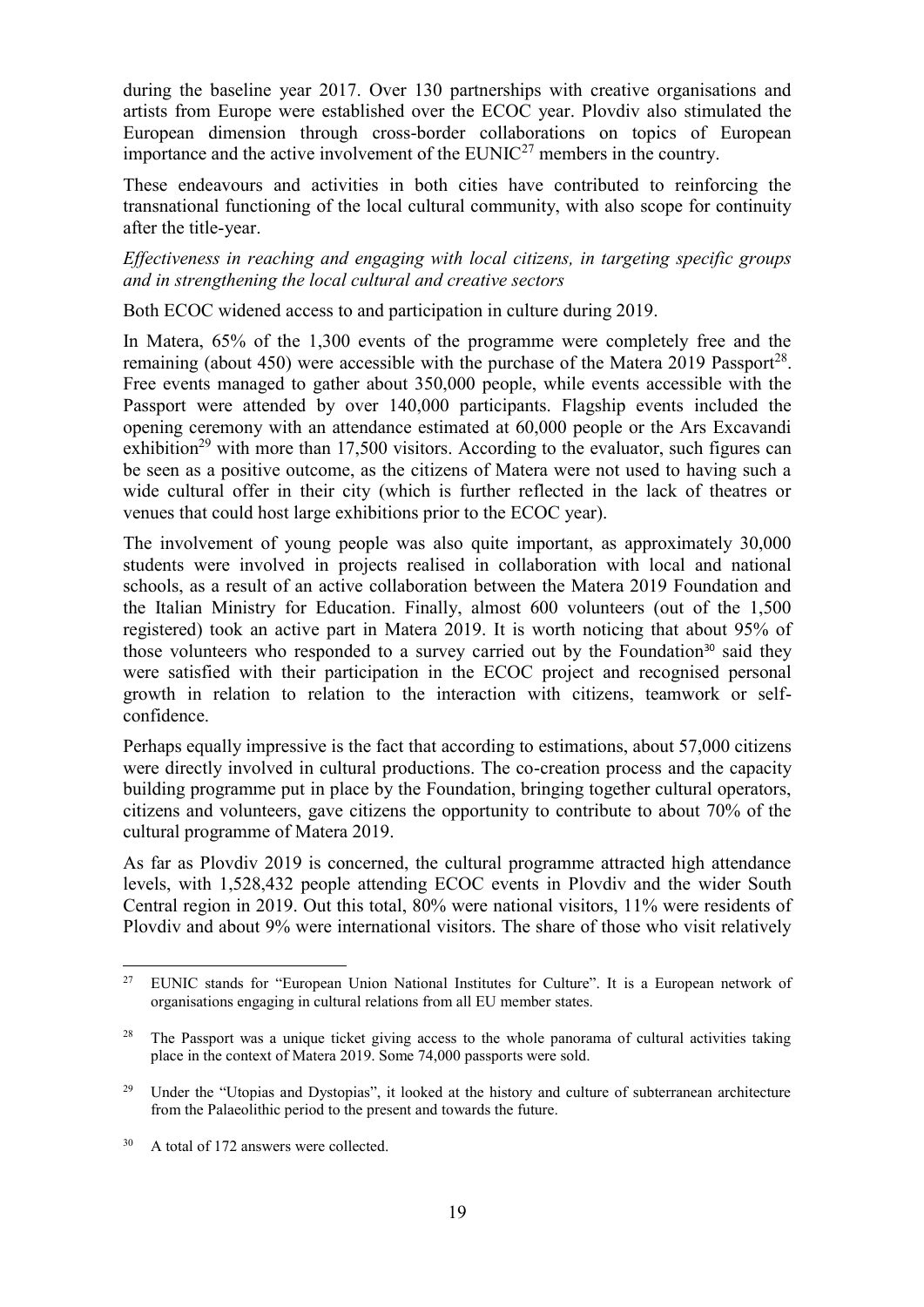often cultural events in Plovdiv has increased from 27% in 2017 to 44% in 2019 while respectively 60% of the city residents and 32% of the wider region's residents have attended at least one cultural event in the title-year (against targets of respectively 50% and  $30\%$ )<sup>31</sup>.

The social dimension of certain projects made culture accessible for social groups that previously were not active participants in the cultural life. These groups include the young people from deprived neighbourhoods and elderly people from smaller towns and villages in the wider Plovdiv region, as already illustrated above. There was also a strong focus on the Roma community (Stolipinovo being the largest Roma district in the Balkans with a population of about 80,000 people). A total of 61 events took place in this district, throughout the ECOC year, compared to just 10 events in the baseline year 2017. A good example of enhanced participation, widely regarded as one of the most successful projects within Plovdiv 2019, was Medea<sup>32</sup>, a theatre performance in which children from the Roma, Turkish, Jewish and Armenian ethnicities in Plovdiv participated as actors. The three-year long rehearsal process included a series of training sessions and art workshops for 75 children in Plovdiv and culminated in a large-scale, open-air performance at the Ancient Theatre in June 2019 with an audience of 1,753 people.

Finally, Plovdiv 2019 also counted on the active involvement of volunteers, with 400 people volunteering over the ECOC year and over 2,000 people being engaged in volunteering activities over the entire period of the initiative.

Both ECOC also helped strengthen the cultural capacity of the local cultural and creative sectors and their links with other sectors.

As far as Matera is concerned, one of the challenges identified at the bidding stage was the lack of cultural infrastructure. The ECOC project was instrumental in mapping about 400 venues and spaces that could be used for cultural events as well as launching and driving the process for the renovation of a historic location abandoned until recently, and its repurposing into a multifunctional space. Activities were also implemented to help local cultural operators developing new skills and strengthening their ability to seek partnerships and operate internationally $^{33}$ .

In Plovdiv, the local cultural capacity was also reinforced by an improved cultural infrastructure, most notably in the Kapana Creative District<sup>34</sup>, which was a flagship project of Plovdiv 2019 and has turned into one of the most recognisable city landmarks, attracting citizens and tourists alike. In the period from 2014 to 2019, and as a result of annual thematic open calls launched by the Foundation with the view to developing and supporting creative spaces in the district, more than 60 projects were implemented and over 300 events took place in Kapana. Furthermore, the Foundation implemented FORUM 2019, a flagship project and an educational platform aimed at creating partnership networks, capacity building and audience development, in order to ensure the

 $\overline{a}$ <sup>31</sup> These are monitoring data collected by the Plovdiv 2019 Foundation.

<sup>32</sup> https://plovdiv2019.eu/en/platform/fuse/121-mahala/482-medea

<sup>33</sup> In particular, about 27 project leaders and 40 cultural operators (defined as 'makers' and 'linkers') participated in 'Build-up' activities, among which was a 10-day workshop covering topics ranging from effective collaboration to overcoming State assistance dependency, entrepreneurship and setting up international networking.

<sup>34</sup> https://plovdiv2019.eu/en/platform/transforms/130-urban-dreams/418-kapana-creative-district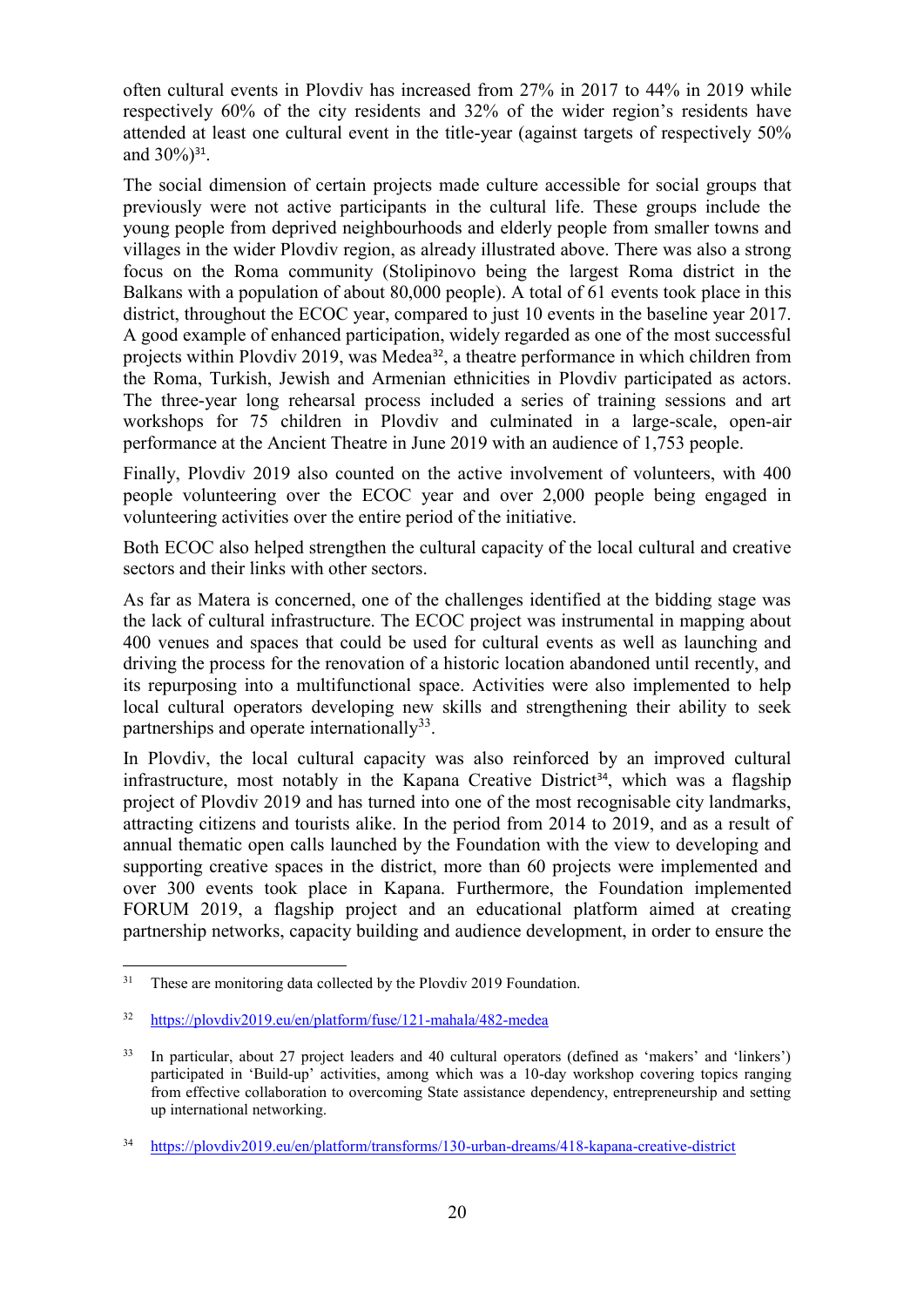smooth realisation of the ECOC. Throughout the five-year period of implementation, 60 workshops and training events took place, covering a variety of themes and topics, with a total of 4,900 participants.

#### *Effectiveness in reaching out to European and international audiences*

According to the evaluation, the ECOC raised the international profile of both 2019 titleholding cities.

As far as Matera is concerned, it appears that the Foundation implemented a solid communication and marketing strategy with emphasis on digital communication, and that the approach developed to reach local, national and international audiences positively contributed to raising awareness and informing all relevant audiences of the ECOC programme and its different initiatives. Key stakeholders interviewed also underlined the development of a digital team at an early stage (i.e. in 2013, before the city even got the title) and the role of the digital volunteers (over 100 in 2019) as key success factors in this respect. On a more traditional note, a specific partnership with Euronews<sup>35</sup>, resulting in a series of 10 episodes on Matera 2019, also contributed to increasing the awareness of the ECOC year. All in all, Matera 2019 and its cultural programme was discussed in almost 58,000 articles in national and international newspapers and journals and in approximately 1,300 radio and TV reports.

Unfortunately, no data on the overall attendance of foreign people in the ECOC events have been collected. However, in the period between 2012 and 2019, the Basilicata region experienced a higher increase in the number of tourists than the rest of Italy, from about 520,000 tourists in 2012 to almost 950,000 in 2019. A survey conducted among some 1,743 tourists in 2019 shows that for almost 70% of the respondents, Matera hosting the ECOC impacted on their decision to visit the city.

The evidence suggests that Plovdiv 2019 achieved significant results related to raising the international profile of the city in two main directions, namely stimulating the tourism sector and attracting unprecedented international media attention. While the share of Bulgarians visiting Plovdiv per year increased from 28% in 2015 to over 39% in the title year, the number of international tourists rose by 27% from 2015 to 2019 to reach a total of 121,478 people<sup>36</sup>. However, as the National Statistical Institute of Bulgaria tracks only tourist accommodation establishments with 10 and more bed places, this figure is only a rough estimation.

The ECOC also succeeded in creating an unprecedented international media coverage. In the period from 2017 to 2019, over 800 publications appeared in international media, among which CNN Travel, Lonely Planet, The New York Times, Euronews (with promotional videos in English, French, German, Italian, Spanish, Greek, Portuguese, Hungarian and Russian languages), La Repubblica, Daily Telegraph, Deutsche Welle, RAI TV, France-Presse, Reuters, TASS, the Chinese agency Xinhua, Associated Press, and many more. The large number of travel related articles helped raise the visibility and attractiveness of the city for international tourists. For example, Plovdiv was named one

 $\overline{a}$ 

<sup>&</sup>lt;sup>35</sup> Complemented with important partnerships with the national radiobroadcaster RAI Radio 3 and a regional TV channel.

<sup>36</sup> Monitoring data from the Foundation.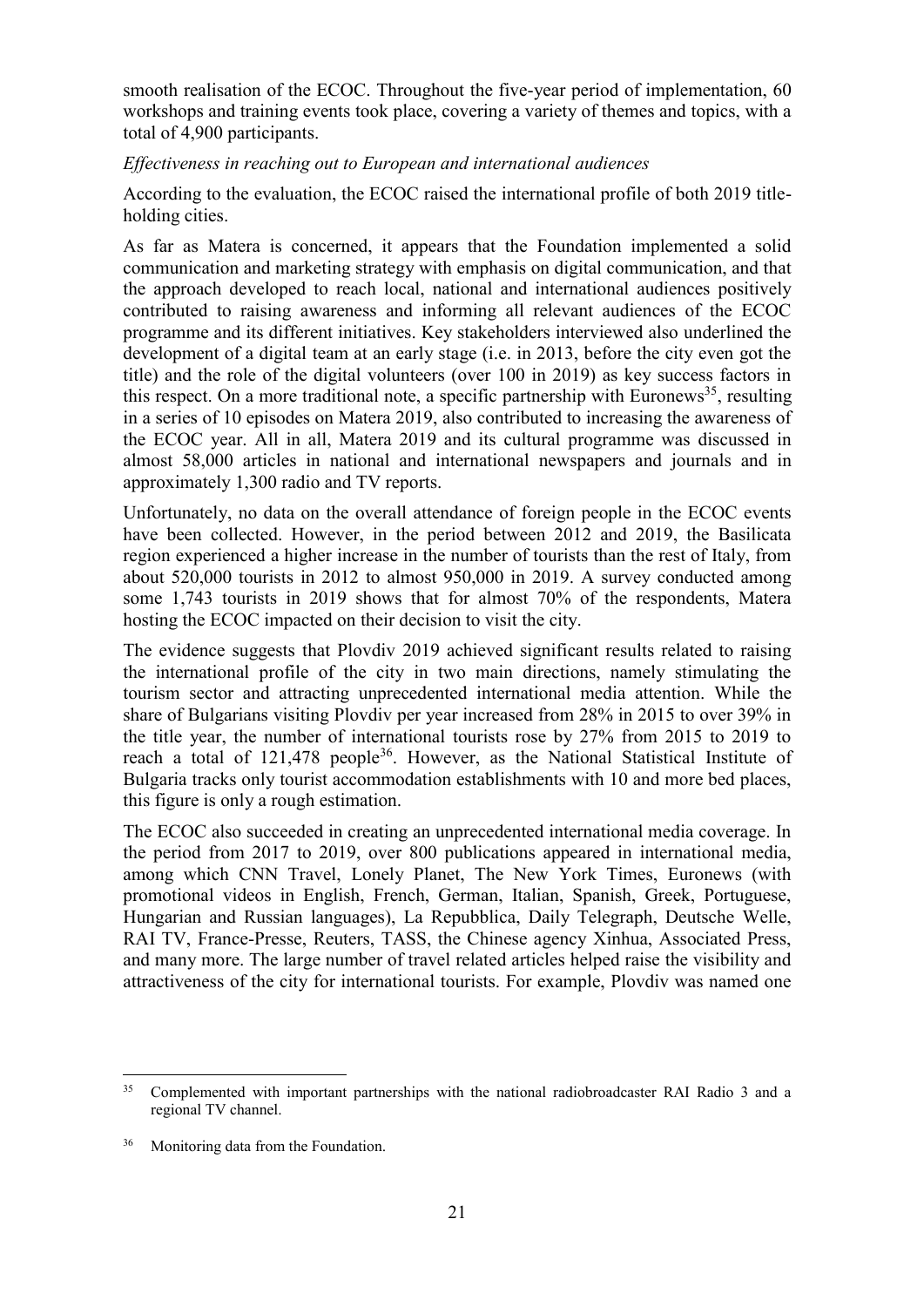of CNN Travel's best places to visit in 2019<sup>37</sup> whereas, in celebration of the ECOC 2019, National Geographic featured a six-series documentary film dedicated to Plovdiv<sup>38</sup>.

*Effectiveness in ensuring sustainability*.

Positive impacts are also expected with regard to the legacy of the ECOC in both cities, as significant efforts were to keep the momentum going after 2019.

From the very start, Matera 2019 intended to start a process of renovation and cultural change of the city and the local community that would last well beyond 2019. It was planned that the Foundation would carry on its activities for two years after the ECOC year, becoming a co-creation platform, and a budget has been allocated to this, though the legacy plans were greatly impacted by the COVID-19 outbreak.

As far as Plovdiv is concerned, it is the view of the evaluator that a positive aspect related to ensuring the legacy of the initiative, which sets Plovdiv apart from most other ECOC cities, was the decision of the Foundation to reserve funding from the Melina Mercouri Prize for projects in the years following the title. At the end of 2019 and, again, at the end of 2020, two "legacy" open calls were published, which were aimed at sustainable development of cultural initiatives and events in the city and intended to provide a continuation of the positive changes brought by the ECOC. However, as in Matera, there is a considerable degree of uncertainty surrounding the implementation of approved projects due to the COVID-19 pandemic.

## **4.4. Coherence**

The ECOC Action is coherent and complementary to the Creative Europe Programme in that it promotes the objectives of Creative Europe and is distinct from the other activities supported by the programme. Plovdiv was involved in the Creative Europe-funded project, European Academy of Outdoor Arts School of Spectacle, with leading organization Walk the Plank (UK), Pafos ECOC 2017 (Cyprus), a partner from Kaunas (Lithuania) and two from Limerick (Ireland) aiming to give creative practitioners from Bulgaria and abroad a better understanding of the creative possibilities of outdoor art celebrations, gaining skills in production, sound, performance, 3D mapping and site decoration.

The ECOC Action is also complementary to other EU programmes. As an example, Matera 2019 is the coordinator of an Erasmus+ project named DeuS (European Open Design School for Sustainable Regional Development). In collaboration with other partners from eight other countries, the project aims to co-create a European-wide learning and training approach in design, critical thinking and entrepreneurship to find participatory, creative and cost-effective solutions to local challenges, by unlocking the potential of the cultural and creative sectors<sup>39</sup>.

The ECOC Action is also coherent with and complementary to the European Cohesion Policy Funds, depending on the context of each city holding the title. As an illustration, in cooperation with Leeuwarden (ECOC 2018), Aarhus (ECOC 2017) and other European partners, Matera implemented the 'Night Light' Interreg project, aiming at

 $37$ <sup>37</sup> https://edition.cnn.com/travel/article/places-to-visit-2019/index.html

<sup>38</sup> https://www.youtube.com/watch?v=d4Caj7Mvrno

<sup>39</sup> DeuS. Official website. Accessed from:<https://www.deuscci.eu/>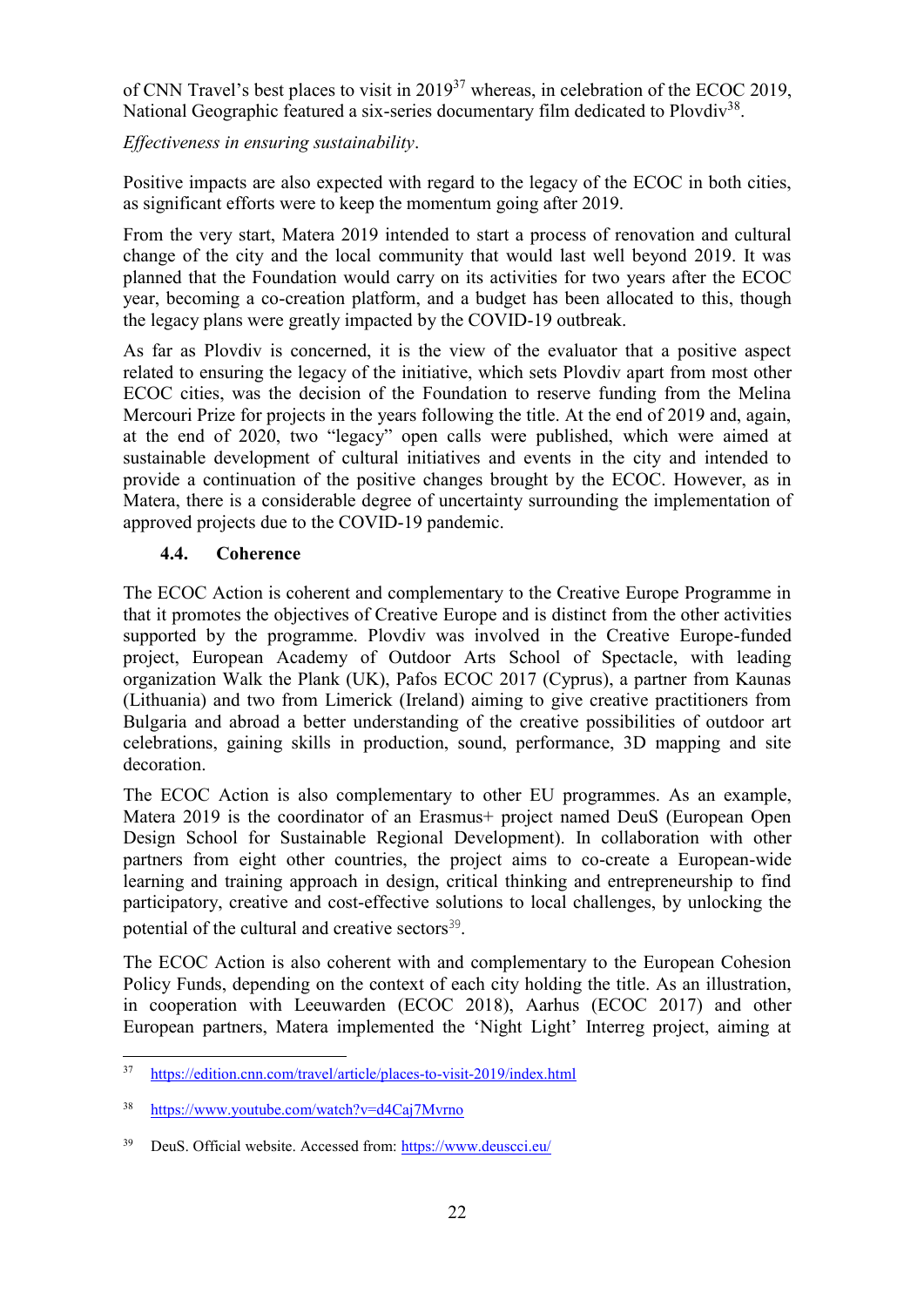bringing together key lessons and practices experienced in different European contexts related to reducing light pollution. This Interreg project was connected to two other events of the Matera 2019 cultural programme, namely Social Lights and Onda, which were built around the preservation of the night sky and astronomy.

## **4.5. EU added value**

As illustrated above, the ECOC Action achieved an impact that would not have arisen through the actions of Member States alone.

The designation of Matera and Plovdiv as ECOC attracted benefits that would have been unlikely to arise to the same extent in the absence of the Action. Indeed, the evidence presented in the chapters above suggest that the ECOC, as an EU initiative and an EU brand, provides the stimulus for stakeholders to commit resources and effort to a shared vision and collaborative programme at a much greater scale than would otherwise happen. The EU value added consists largely in the force of the 'brand' itself to act as a significant generator of interest from stakeholders not only from the city and but also from far beyond.

This is evidenced, for example, by the creation of dedicated organisations to implement the ECOC and the allocation of resources that are additional to the "mainstream" funding for cultural activities in the cities and regions concerned.

More particularly, the internationalisation of the activities and the wide horizon of the programmes in both cities would have been of much lower scale if it had been a national action. Also, the European nature of the action represented the stimulus for the title cities to look for partnerships abroad and, most importantly, it acted as a link with other EU initiatives and cities.

Regarding the visibility of the EU, both title-holders gave full prominence to the title of "European Capital of Culture" in their communication and promotional materials and gave prominence to the fact that the ECOC is an EU Action.

The results consistently achieved by the Action through the years make sure that its models and mechanisms – for example in terms of building a solid governance for the delivery of the ECOC, increasing the capacity of local cultural organizations or attracting projects' ideas from local residents – can be applied not only within one individual Member State that has its administrative and cultural specificities but in any Member States, finally confirming its EU added value.

## **5. CONCLUSIONS**

The Commission concludes that the ex post evaluation of the two ECOC 2019 confirms what already emerged from all previous twelve yearly ECOC evaluation exercises, i.e. that the ECOC Action is highly valued by the hosting cities, which can obtain positive impacts during the development and implementation of their title years. The action also remains relevant at EU level.

The Commission also concludes that the programmes implemented by the two 2019 titleholders were consistent with the objectives of the ECOC Action:

They reflected its European dimension: as an example, in Matera 45% out of the total number of artists and project leaders involved by the Matera 2019 Foundation, were international and over 1,000 international mobility programmes were realised with 55 different countries. In Plovdiv, 80 events had a cross-border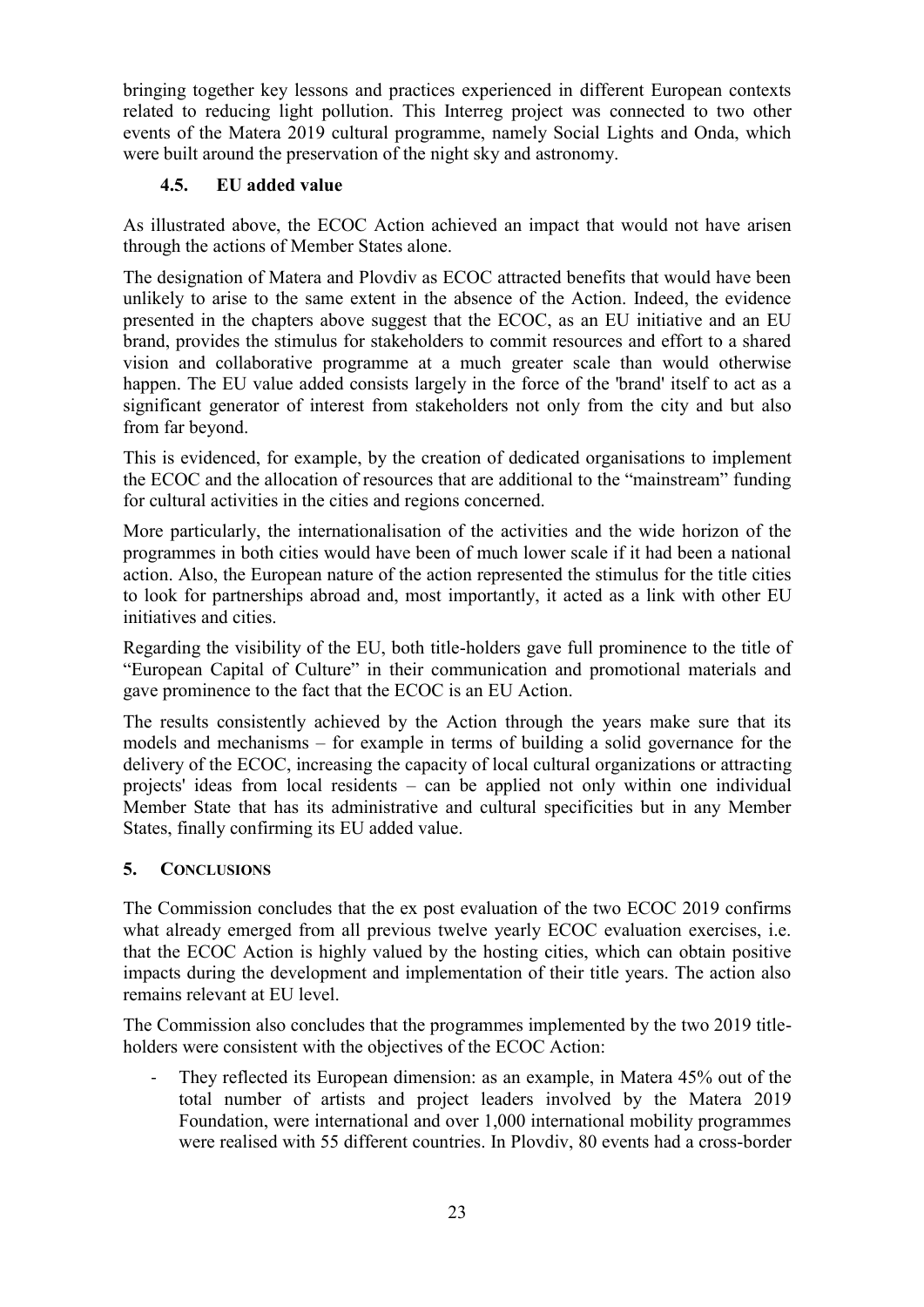dimension in 2019, which is four times higher than the number of such events during the baseline year 2017;

- They involved local residents and stakeholders: in Matera, about 57,000 citizens were directly involved in cultural productions through an unprecedented cocreation process whilst in Plovdiv, 60% of the city's residents and 32% of the wider region's residents have attended at least one cultural event in the title-year;
- They widened access to and participation in culture during 2019: in Plovdiv, stimulating access and participation in cultural events was a strong element of the ECOC project as reflected in high attendance levels (with a total of 1,528,432 people); in Matera, audiences reached 500,000 people (in line with the expectations) and the ECOC was successful in providing new opportunities for citizens to be involved as creators, performers and audiences;
- They also helped strengthen the cultural capacity of the local community and/or cultural and creative sectors and their links with other sectors: for example, 4,900 participants took place in the educational platform run by the Plovdiv 2019 Foundation during its five years of implementation while in Matera, suffering a lack of cultural infrastructures, the ECOC project was instrumental in mapping about 400 venues and spaces that could be used for cultural events;
- The ECOC raised the international profile of both cities: In Plovdiv, about 9% of people attending ECOC related events were international visitors whilst Matera 2019 and its cultural programme was discussed in almost 58,000 articles in national and international newspapers and journals and in approximately 1,300 radio and TV reports;
- Both ECOC-years may lead to legacies both physical (in the form of new or refurbished cultural and logistic infrastructures) and intangible (for example through the new skills developed by the high number of local people who actively developed cultural projects in Matera or participated in capacity-building activities in Plovdiv).

However, as was the case with all previous ex post evaluations of the ECOC Action, the current evaluation – because it comes too early after the implementation of the ECOC year in accordance with Article 12 of Decision No 1622/2006/EC – cannot assess the long-term impacts of the two ECOC 2018. As already mentioned in the staff-working document accompanying its report on the ECOC 2018, the intention of the Commission is to address this shortcoming to analyse such impacts in the frame of the evaluation exercise foreseen in Article 16 of Decision No 2014/445/EU.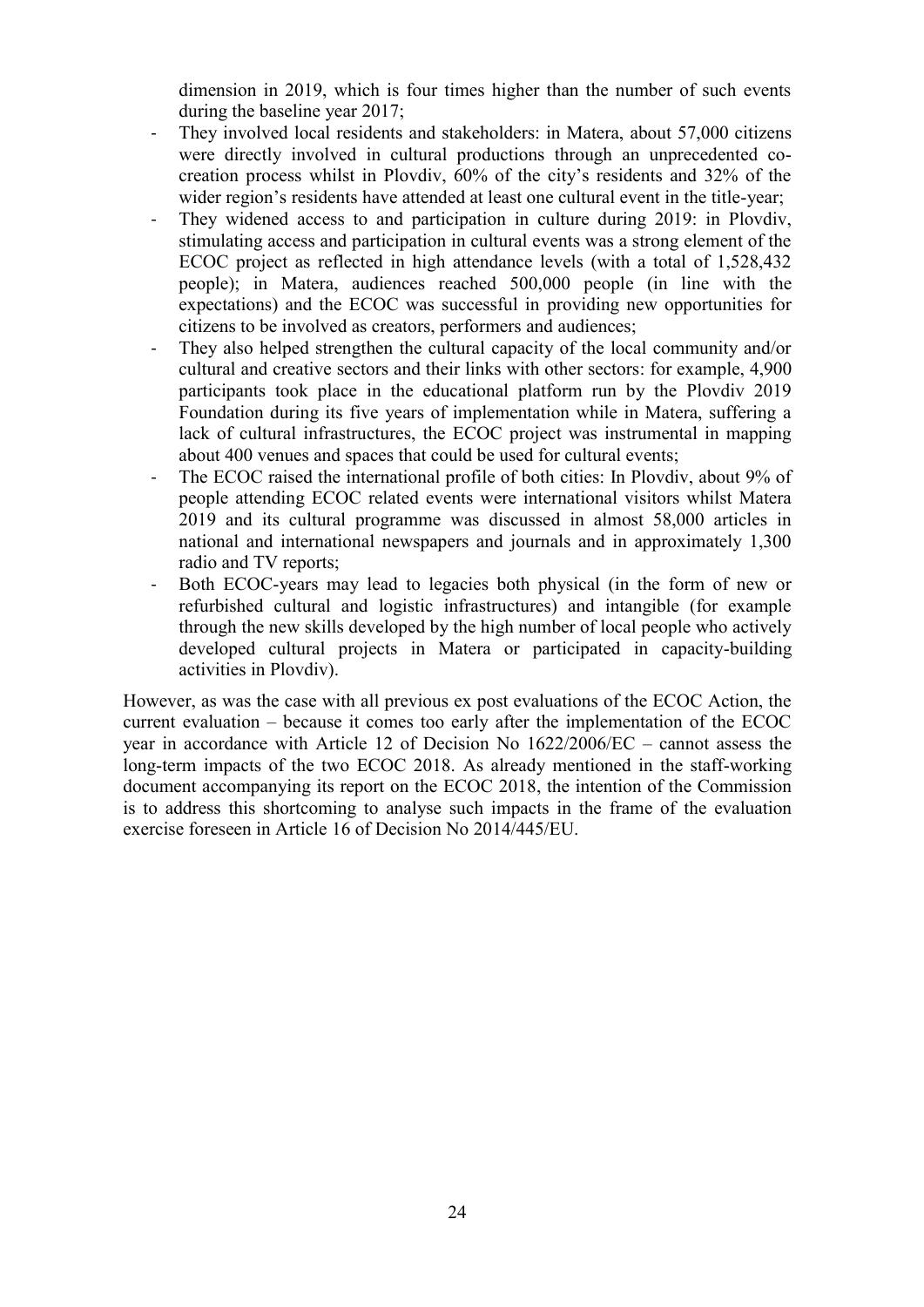#### **ANNEX 1: PROCEDURAL INFORMATION**

#### **1. LEAD DG, D***e***CIDE PLANNING/CWP REFERENCES**

The evaluation was led by the European Commission's Directorate General for Education, Youth, Sport and Culture (DG EAC). It is included in the Work Programme of Creative Europe for 2019 and in the Agenda Planning with the reference PLAN/2019/5483.

#### **2. ORGANISATION AND TIMING**

The evaluation was supported by an external and independent evaluator, under a service contract. The service contract was implemented via a Framework Contract with reopening of competition and in accordance to the Financial Rules Applicable to the General Budget of the Union<sup>40</sup> and its Rules of Application<sup>41</sup>.

The evaluation roadmap was adopted on 27 May  $2019^{42}$ .

According to the roadmap, a Steering Committee including staff representatives from the European Commission's Directorate General for Education, Youth, Sport and Culture, Directorate General for Communication and Secretariat General was established in May 2019. The Steering Committee met in four occasions: to prepare the Terms of Reference, to kick off the evaluation, to approve the Inception Report and to discuss the draft final report. Extensive correspondence between the Steering Committee members was held in between the meetings to follow-up on the evaluation.

#### **3. EXCEPTION TO THE BETTER REGULATION GUIDELINES**

The only exception is that the evaluation does not include a wider public consultation. As explained in the Roadmap, the ECOC Action is considered to be local. International participation is scattered within and outside Europe and is difficult to reach. On the other hand the opinions would be based on attendance to specific events and would not give useful insights for the evaluation of the ECOC Action as a whole.

#### **4. EVIDENCE, SOURCES AND QUALITY**

The 2019 evaluation of the ECOC used a series of data sets to inform its findings. The main ones being:

- Interviews with over 60 stakeholders directly and indirectly involved in the planning, operation and delivery of the two ECOC programmes;
- A literature review of ECOC and European level information on the two ECOC including application/bid information, reports, cultural programme brochures, web sites and news articles. The ECOC's own external evaluations have also been

 $\ddot{\phantom{a}}$ <sup>40</sup> <http://eur-lex.europa.eu/legal-content/EN/TXT/PDF/?uri=CELEX:02012R0966-20160101&from=EN>

<sup>41</sup> <http://eur-lex.europa.eu/legal-content/EN/TXT/PDF/?uri=CELEX:02012R1268-20160101&from=EN>

<sup>&</sup>lt;sup>42</sup>\_[https://ec.europa.eu/info/law/better-regulation/initiatives/ares-2019-3143701\\_en](https://ec.europa.eu/info/law/better-regulation/initiatives/ares-2019-3143701_en)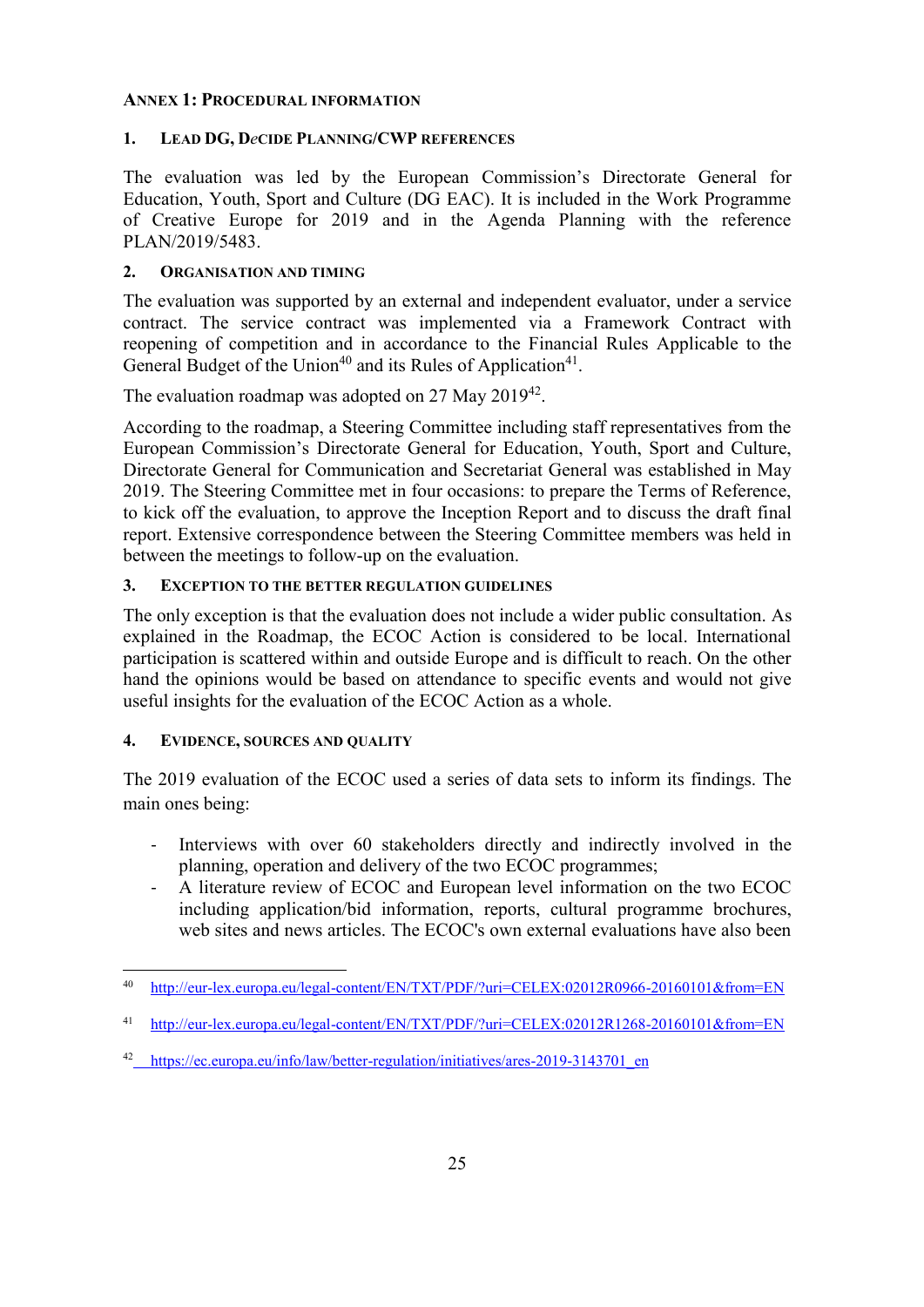used to inform the European evaluation process providing access, among others, to the results of wide consultation activities;

- Together, the above evidence base provides the evaluation with a valid and rounded set of data to inform the views on the main aspects of the ECOC evaluation including efficiency, effectiveness, sustainability and relevance. This view has been informed by:
	- The scale of the consultation exercise. Around 60 individuals have fed their views and opinions into the evaluation process through telephone interviews/ video conference;
	- The nature of the consultation exercise. The evaluators were keen to consult with those who had a more indirect and external view of the two ECOC. These stakeholders included journalists, local authorities, representatives of the business sector, those not directly benefitting from the ECOC (e.g. rejected projects) as well as those working in the wider cultural policy agenda at regional and city level. Furthermore, the evaluators consulted organisations representing local communities and minorities (i.e. Roma, LGBT NGOs , etc.). This ensures the evaluation is not simply based on those who benefitted the most from the ECOC;
	- Triangulation of quantitative and qualitative data collected through primary and secondary research.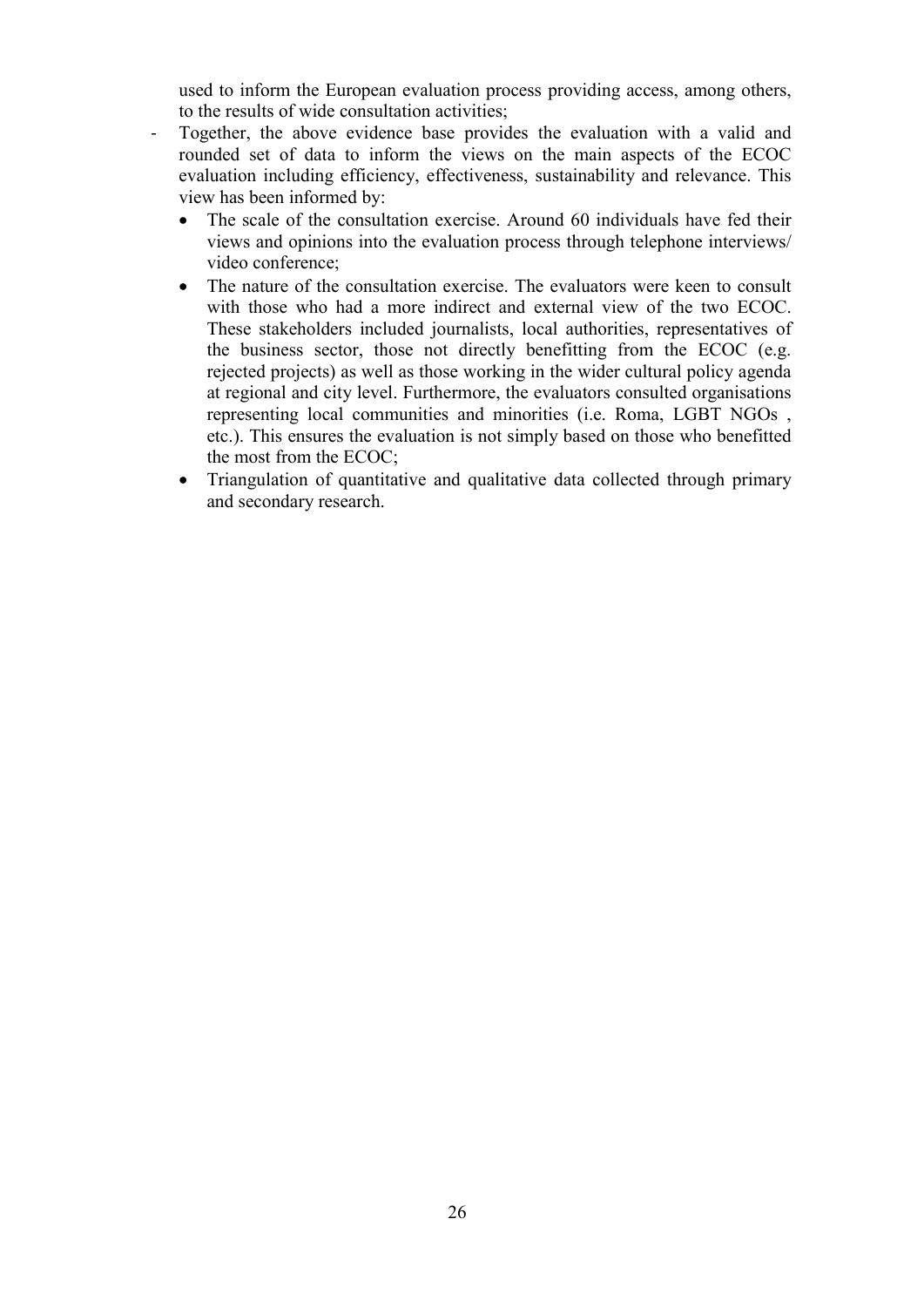#### **ANNEX 2: STAKEHOLDER CONSULTATION**

The stakeholders were consulted via targeted consultations (phone interviews).

The consultations included the teams responsible for the implementation of the ECOC in both cities, the political stakeholders involved in the project, the projects participating in the programme or having submitted proposals to participate that were rejected, as well as personalities attached to the cultural tissue in both cities and stakeholders at EU level. The objective of the consultations was to have evidence supporting the findings and conclusions of the evaluation.

Due to the COVID-19 outbreak in late February-early March, the methodology was revised and initially planned visits to both cities did not take place and face-to-face interviews were replaced by remote ones and online meetings with stakeholders. As agreed with the Steering Committee, for safety reasons interviews were conducted over the telephone, Skype or Microsoft Teams.

The interview lists in Matera and Plovdiv, as well as the topic guides for the various types of interviews can be found in the Annexes 1 and 2 of the report produced by the experts assisting the Commission<sup>43</sup>. The list of stakeholders consulted was partly developed by the ECOC delivery teams but also through an internet search for relevant stakeholders.

For the reasons already mentioned in Chapter 4 of the staff-working document and in Annex 1, no open public consultation was conducted in the framework of the evaluation exercise. The consultation was restricted to relevant stakeholders in the two cities hosting the title. The characteristics of the Action and the scope of the evaluation do not make it necessary to extend the consultation to a wider public (as indicated in the roadmap published).

Annex 3 details the evaluation questions for which the stakeholders' consultation was used. These regard mainly the questions which answers are not based on factual data. The stakeholders' consultation was particularly useful to find information about the impact of the ECOC in the cultural offer of the city, the participation of citizens and local cultural operators, the building of capacity for local cultural operators and legacy prospects.

 $\overline{a}$ <sup>43</sup> [https://op.europa.eu/en/publication-detail/-/publication/6312a17a-1b6a-11ea-8c1f-](https://op.europa.eu/en/publication-detail/-/publication/6312a17a-1b6a-11ea-8c1f-01aa75ed71a1/language-en)[01aa75ed71a1/language-en](https://op.europa.eu/en/publication-detail/-/publication/6312a17a-1b6a-11ea-8c1f-01aa75ed71a1/language-en)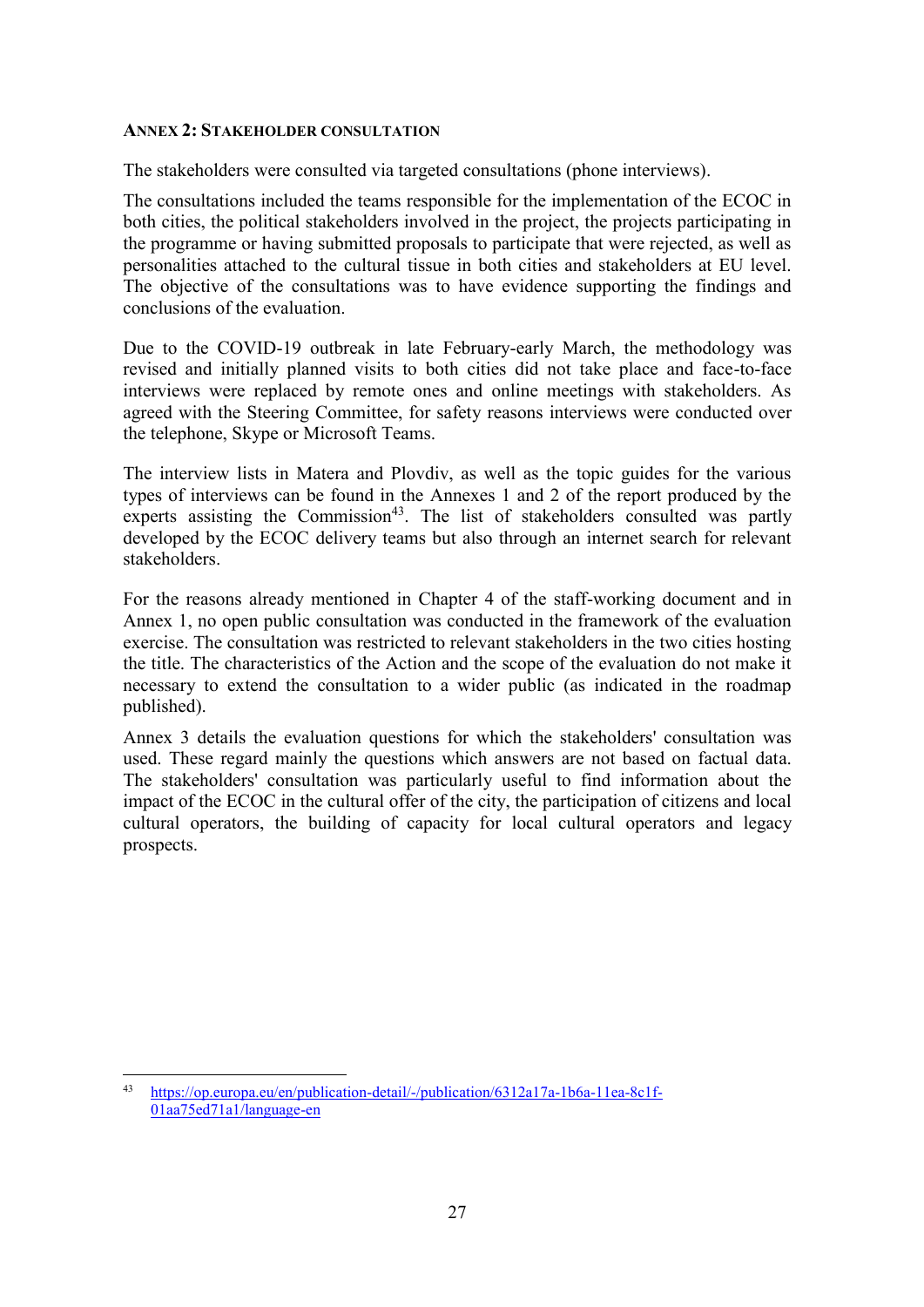#### **ANNEX 3: METHODS AND ANALYTICAL MODELS**

The figure below presents the overview of the methodology. A more detailed overview of the methodology and sources used for each of the evaluation questions is presented in the subsequent tables and text.

## **1. Overview of methodology and tasks of the evaluation:**

#### **Inception phase**

Task 1: Kick-off meeting

Task 2: Initial consultations

Task 3: Desk research

Task 4: Inception Report

#### **Main Research phase**

Task 5: Visits to the ECOC cities

Task 6: On-line survey of project

### **Analysis and reporting phase**

Task 7: Interim Report

Task 8: Factual check of the city reports

Task 9: Final report

| <b>Evaluation Question</b>                                                                          | Literature<br>revie | w | ā | Stakeholder<br>cons | <u>US</u> |   | /Sis<br>Analy |
|-----------------------------------------------------------------------------------------------------|---------------------|---|---|---------------------|-----------|---|---------------|
| EQ1: To what extent are the objectives of the<br><b>ECOC Action?</b>                                | Y                   |   | Υ | Υ                   |           | Υ | Υ             |
| What was the main motivation behind the city<br>bidding to become a European Capital of<br>Culture? | $\mathbf Y$         |   | Υ | Υ                   |           | Υ | Υ             |

#### **Table 1.1 Evaluation questions: Relevance, EU added value and coherence**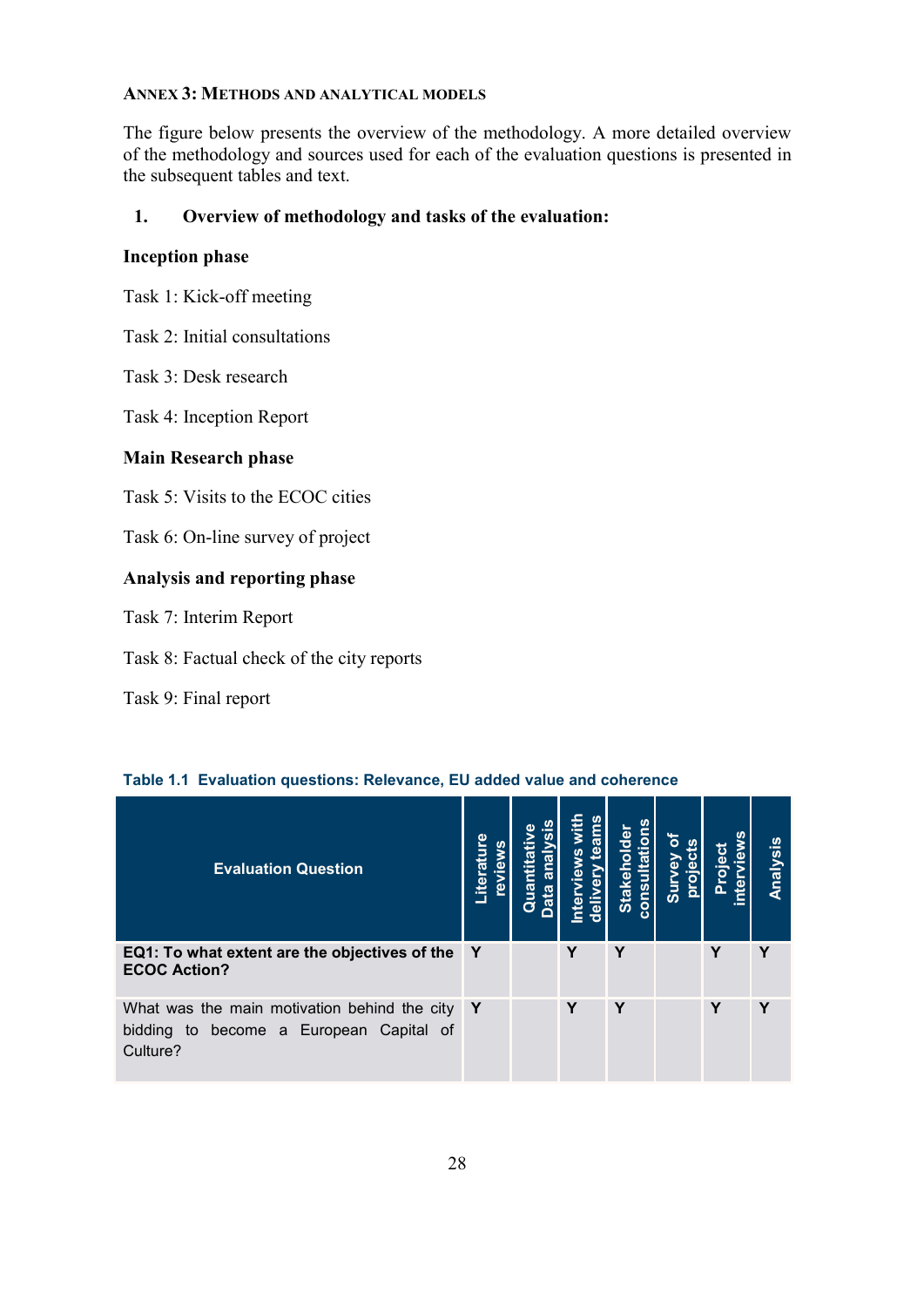| <b>Evaluation Question</b>                                                                                                                                                                                                                                                 | Literature<br>eviews |   | delivery team<br>nterviews | <b>Stakeholder</b><br>consultation |   | <b>roject</b> | Analysis |
|----------------------------------------------------------------------------------------------------------------------------------------------------------------------------------------------------------------------------------------------------------------------------|----------------------|---|----------------------------|------------------------------------|---|---------------|----------|
| What<br>the<br>οf<br>determining<br>was<br>process<br>Was<br>objectives?<br>there<br>process<br>a<br>0t<br>consultation in each city to define aims and<br>objectives?                                                                                                     |                      |   | Y                          | Y                                  |   | Y             | Y        |
| What were the objectives of the city in being<br>ECOC? What was the relative importance of<br>each objective?                                                                                                                                                              | Y                    |   | Υ                          | Υ                                  | Y | Y             | Y        |
| To what extent were the objectives consistent<br>with the Decision and with the ECOC's own<br>application? (special focus on the European<br>dimension)                                                                                                                    | Y                    |   | Υ                          | Υ                                  |   |               | Υ        |
| Have any specific objectives of the ECOC event<br>been related to social impacts?                                                                                                                                                                                          |                      |   | Y                          | Υ                                  | Y | Υ             | Y        |
| In this connection, did the objectives of the<br>ECOC event include reaching out to all groups<br>οf<br>society,<br>including<br>the<br>excluded.<br>disadvantaged, disabled people and minorities?                                                                        | Y                    | Y | Y                          | Y                                  |   | Y             | Υ        |
| EQ2: To what extent were<br>the ECOC's<br>cultural<br>associated<br>programmes<br>and<br>activities relevant to their own objectives?                                                                                                                                      | Y                    | Y | Y                          | Y                                  | Υ | Y             | Y        |
| To what extent were the activities consistent<br>with the ECOC's own objectives? (special focus<br>on the European dimension)                                                                                                                                              | Y                    |   |                            | Y                                  | Y | Y             | Y        |
| what<br>To<br>extent<br>have<br>the<br>specific<br>themes/orientations of the cultural programme<br>proved to be relevant to the objectives defined?                                                                                                                       |                      |   | Υ                          | Υ                                  | Y |               | Y        |
| How was the European dimension reflected by<br>the themes put forward by the ECOC event and<br>in terms of cooperation at European level? How<br>did the Capitals of Culture seek to make the<br>European dimension visible? To what extent did<br>the two ECOC cooperate? |                      |   | Y                          | Υ                                  | Y | Y             | Υ        |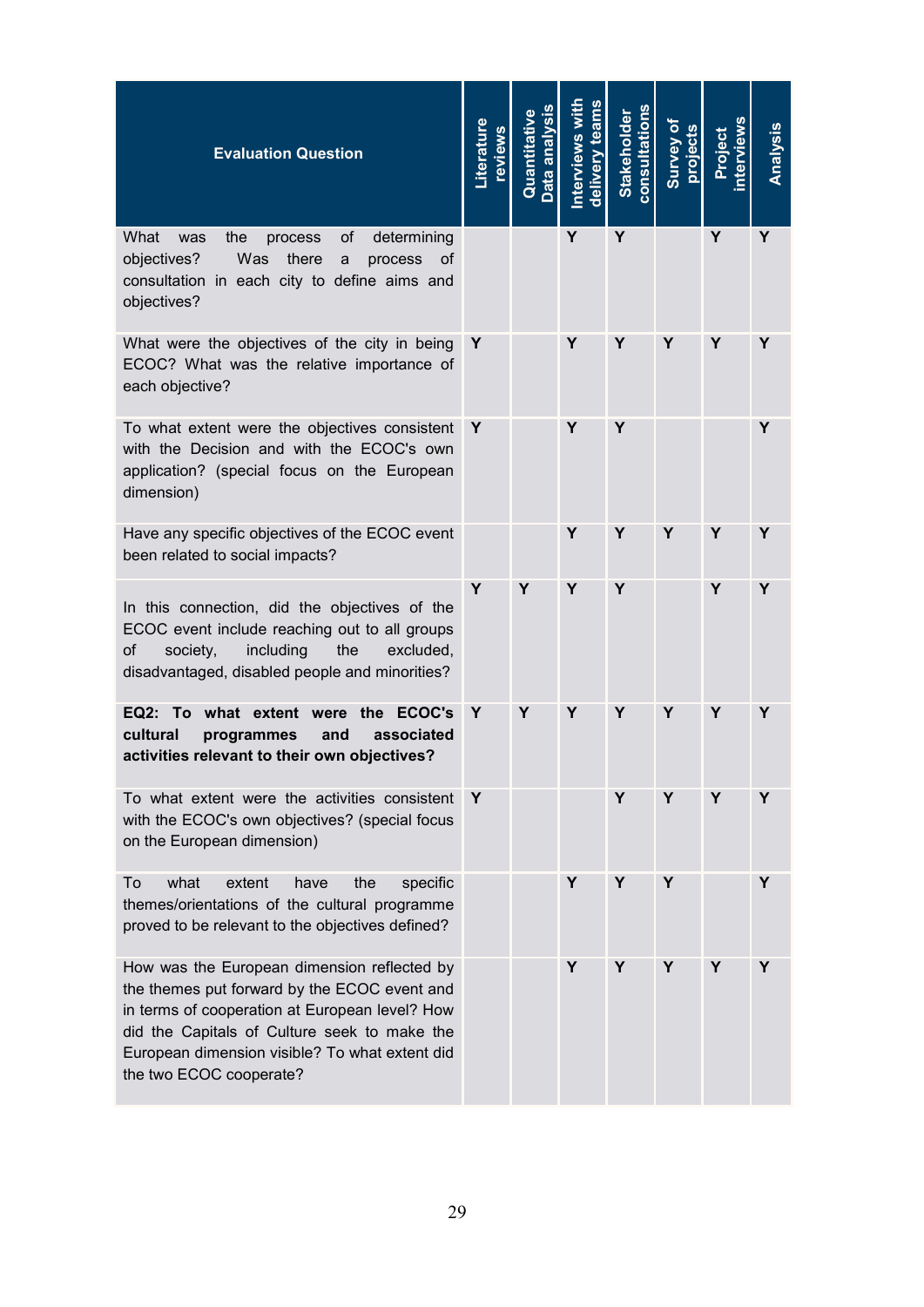## **Table 1.2 Evaluation questions: Effectiveness**

| <b>Evaluation Question</b>                                                                                                                                                                                                                                                                     | _iterature<br>reviews | Data analysis<br>Quantitative | erviews | consultation<br><b>Stakeholde</b> | Survey of<br>orojects | <u>ت</u><br>ھ | Analysis |
|------------------------------------------------------------------------------------------------------------------------------------------------------------------------------------------------------------------------------------------------------------------------------------------------|-----------------------|-------------------------------|---------|-----------------------------------|-----------------------|---------------|----------|
| To what extent were<br><b>EU-level</b><br><b>EQ3:</b><br>the<br>objectives achieved?                                                                                                                                                                                                           | Υ                     | Y                             | Υ       | Y                                 | Y                     | Y             | Y        |
| Provide typology of outputs, results and possible<br>impacts of the Action at different levels (European,<br>national, regional etc.)                                                                                                                                                          | Y                     |                               | Y       | Y                                 | Y                     |               | Y        |
| To what extent has the ECOC event been<br>successful in attaining the objectives of the Action<br>(refer to list in the intervention logic)?                                                                                                                                                   | Y                     |                               | Y       | Y                                 |                       |               | Y        |
| Was the cultural programme perceived as being of<br>high artistic quality? To what extent did the ECOC<br>prove successful in bringing their chosen artistic<br>themes/orientations to the fore?                                                                                               |                       |                               | Y       | Y                                 | Y                     | Y             | Y        |
| To what extent did the ECOC title contribute to an<br>enhanced cultural offer in the cities holding the<br>title (e.g. in terms of scope and scale) with<br>stronger European dimension?                                                                                                       | Y                     | Y                             | Y       | Y                                 |                       |               |          |
| To what extent did the ECOC implementation<br>widen access to and participation in culture in the<br>two cities? What actions were taking to include the<br>elderly, young people, people with special needs<br>in the cultural activities? How accessible were the<br>activities carried out? | Y                     | Y                             |         |                                   |                       |               | Y        |
| <b>ECOC</b><br>How<br>did<br>the<br>programmes<br>help<br>strengthening the capacity of the cultural and<br>creative sectors and its links with other sectors?<br>Which help was available to cultural operators to<br>extend their networks and work transnationally<br>and internationally?  | Y                     |                               | Y       | Y                                 | Y                     | Y             | Y        |
| To what extent did the Action in the two cities<br>raise their international profile through culture?                                                                                                                                                                                          |                       | Y                             | Y       | Y                                 |                       | Y             | Y        |
| EQ4: To what extent were the cities' own<br>objectives achieved?                                                                                                                                                                                                                               |                       | Y                             | Y       | Y                                 | Y                     | Y             | Y        |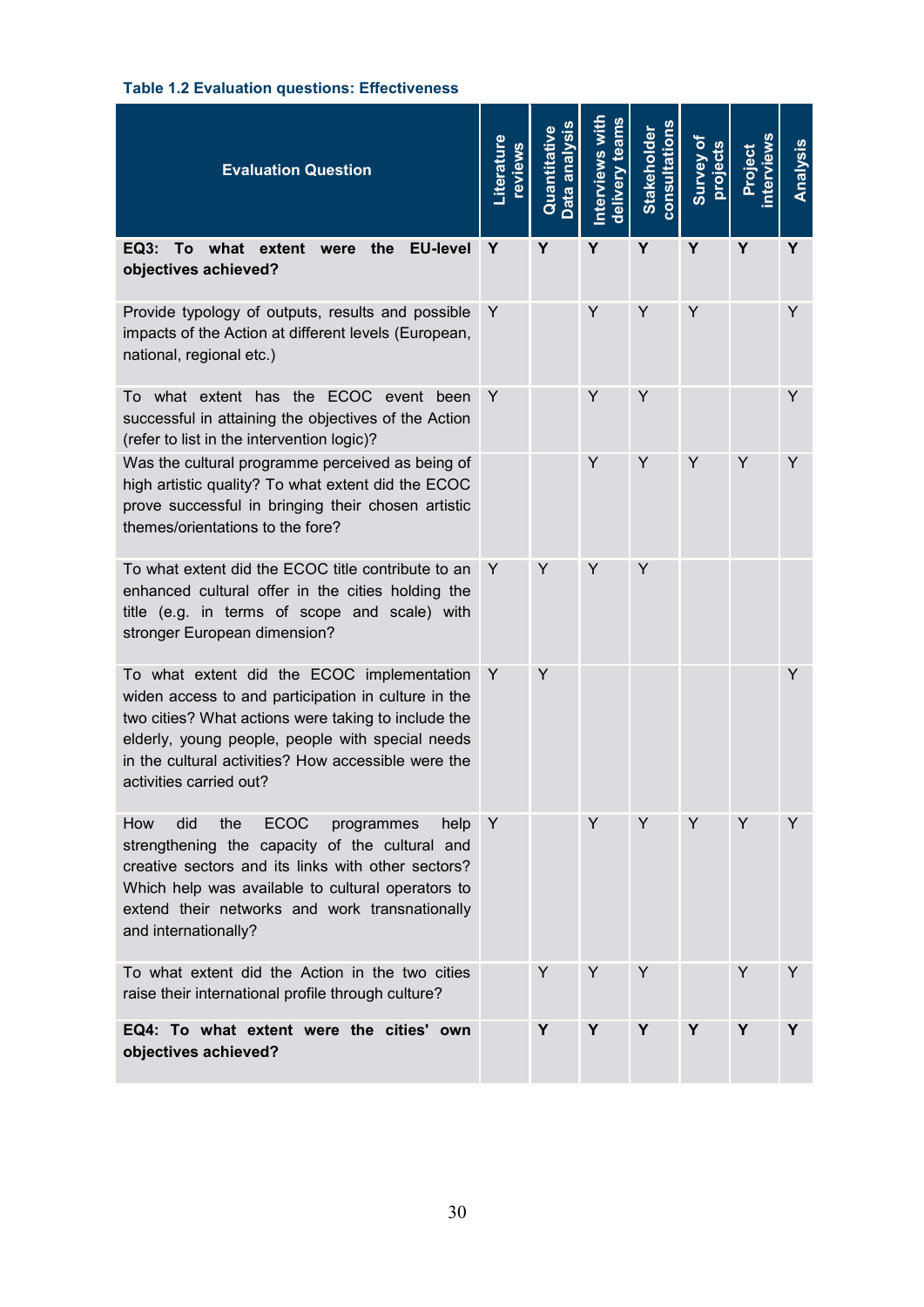| <b>Evaluation Question</b>                                                                                                                                                                                              | _iterature<br>reviews | Data analysis<br>Quantitative | nterviews wit<br>team | consultations<br><b>Stakeholder</b> | Survey of<br>projects | oject | Analysis |
|-------------------------------------------------------------------------------------------------------------------------------------------------------------------------------------------------------------------------|-----------------------|-------------------------------|-----------------------|-------------------------------------|-----------------------|-------|----------|
| What quantitative indicators (number of visitors,<br>overnight stays, cultural participation of people,<br>etc.) of the social, tourist and broader economic<br>impacts of the event have been gathered by the<br>ECOC? |                       | Y                             | Y                     | Y                                   | Y                     |       |          |
| To what extent did the ECOC achieve the outputs<br>hoped for by the city and as set out in the<br>application?                                                                                                          | Y                     | Y                             | Y                     |                                     |                       | Y     | Y        |
| To what extent have specific objectives related to<br>social impacts been met?                                                                                                                                          |                       |                               | Y                     | Y                                   | Y                     | Y     | Y        |
| To what extent were the objectives related to<br>reaching out to all groups of society, including the<br>excluded, disadvantaged, disabled and minorities,<br>met?                                                      |                       | Y                             | Y                     | Y                                   | Y                     | Y     | Y        |
| EQ5: To what extent has the Action resulted in<br>unintended effects?                                                                                                                                                   |                       | Y                             | Y                     | Y                                   |                       |       | Y        |
| Are there any instances where the ECOC event<br>has exceeded initial expectations? What positive<br>effects has this had?                                                                                               |                       |                               | Y                     | Y                                   | Y                     | Y     | Y        |
| Where expectations have not been met, what<br>factors have hindered the development of the<br>Action?                                                                                                                   |                       |                               | Y                     | Y                                   | Y                     | Y     | Y        |
| unintended<br>Have<br>other<br>effects<br>been<br>any<br>identified?                                                                                                                                                    |                       |                               | Y                     | Y                                   | Y                     | Y     | Y        |
| EQ6: To what extent can the positive effects of<br>be considered<br><b>ECOC</b><br><b>Action</b><br>the<br>to<br>be<br>sustainable?                                                                                     |                       |                               | Y                     | Y                                   | Y                     | Y     | Y        |
| Which of the activities or elements of the ECOC<br>event are likely to continue and in which form once<br>the ECOC-year is over?                                                                                        |                       |                               | Y                     | Y                                   | Y                     | Y     | Y        |
| Has any provision been made to continue and<br>follow up the cultural programme of the ECOC<br>event after the closure?                                                                                                 |                       |                               | Y                     | Υ                                   | Y                     | Y     | Y        |
| How will the city continue to manage its long-term<br>cultural development following the ECOC event?                                                                                                                    |                       |                               | Y                     | Y                                   | Y                     | Y     | Y        |
| What will be the role of the operational structure<br>after the end of the ECOC event and how will the<br>organizational structure change?                                                                              |                       |                               | Y                     | Y                                   |                       | Y     |          |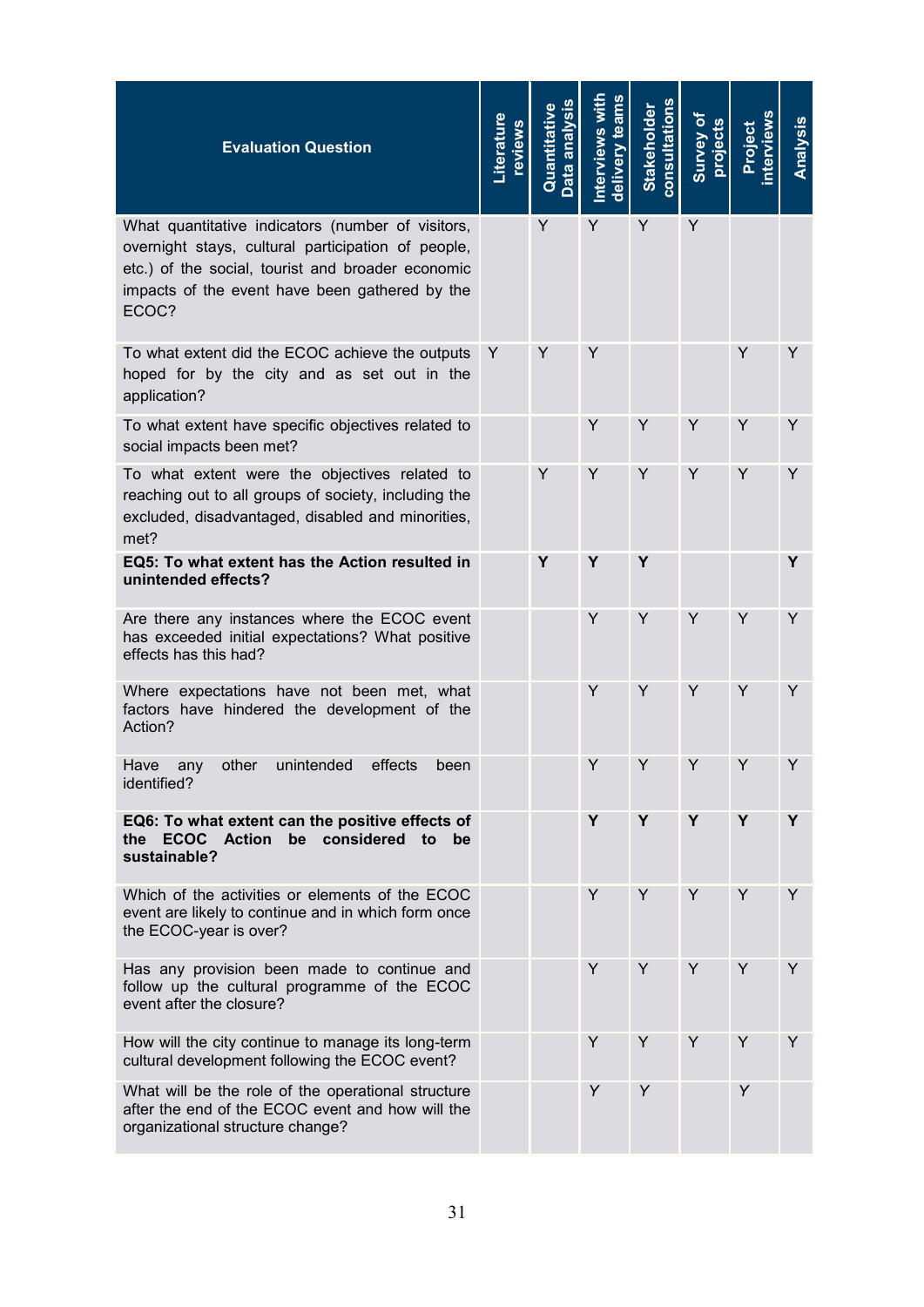| <b>Evaluation Question</b>                                                                                                                 | <b>Literatu</b><br>weive. | ິທິ<br>Quantitativ<br>analy<br>Data | Ī<br><b>Interviews</b><br>deliver | <b>consultations</b><br><b>Stakeholder</b> | ৳<br>projects<br>Survey | Project | <u>Analysis</u> |
|--------------------------------------------------------------------------------------------------------------------------------------------|---------------------------|-------------------------------------|-----------------------------------|--------------------------------------------|-------------------------|---------|-----------------|
| What has been the contribution of the ECOC<br>improved management of cultural<br>event to<br>development in the city? (in the medium-term) |                           |                                     | Υ                                 | Y                                          | Υ                       | Υ       | Y               |
| What are the impacts of the ECOC event likely to<br>be on the long term cultural development of the<br>city?                               |                           |                                     | Y                                 | Y                                          | Y                       | Υ       | Y               |
| What are the impacts of the ECOC event likely to<br>be on the long term social development of the<br>city?                                 |                           |                                     | Y                                 | Υ                                          | Y                       | Υ       |                 |
| What are the impacts of the ECOC event likely to<br>be on the long term urban and broader economic<br>development of the city?             |                           |                                     | Y                                 | Y                                          | Y                       | Y       | Υ               |

### **Table 1.3 Evaluation questions: Efficiency**

| EQ7: How did the management arrangements<br>of each ECOC contribute to the achievement of<br>outputs, results and impacts?                                                                                                                                                                                                                                                                              | terature reviews | Data<br>uantitative<br>$rac{2}{9}$ | delivery team<br>nterviews | <b>consultations</b><br><b>Stakeholder</b> | Survey of projects | Project interviews | nalysis |
|---------------------------------------------------------------------------------------------------------------------------------------------------------------------------------------------------------------------------------------------------------------------------------------------------------------------------------------------------------------------------------------------------------|------------------|------------------------------------|----------------------------|--------------------------------------------|--------------------|--------------------|---------|
| How have the organizational models of the<br>governing Board and<br>formal<br>operational<br>structures played a role in the European Capital<br>of Culture? What role have the Board and<br>operational structures played in the ECOC<br>event's implementation? At what stage were<br>these structures established? How did<br>— it<br>improve management of culture in the city<br>during the event? |                  |                                    | Y                          | Y                                          |                    |                    |         |
| Who chaired the Board and what was his/her<br>experience? What were the key success and<br>failure elements related to the work of the Board<br>and operational structure used and personnel<br>involved?                                                                                                                                                                                               | Y                |                                    | Y                          | Y                                          |                    |                    |         |
| Has an artistic director been included into the<br>operational structure and how was he/she<br>appointed? What were the key success and<br>failure elements related to the work of the<br>artistic director and personnel involved?                                                                                                                                                                     | Y                |                                    | Y                          | Y                                          |                    |                    |         |
| What was the process of designing<br>the<br>programme?                                                                                                                                                                                                                                                                                                                                                  | Y                |                                    | Y                          | Y                                          | Y                  |                    | Y       |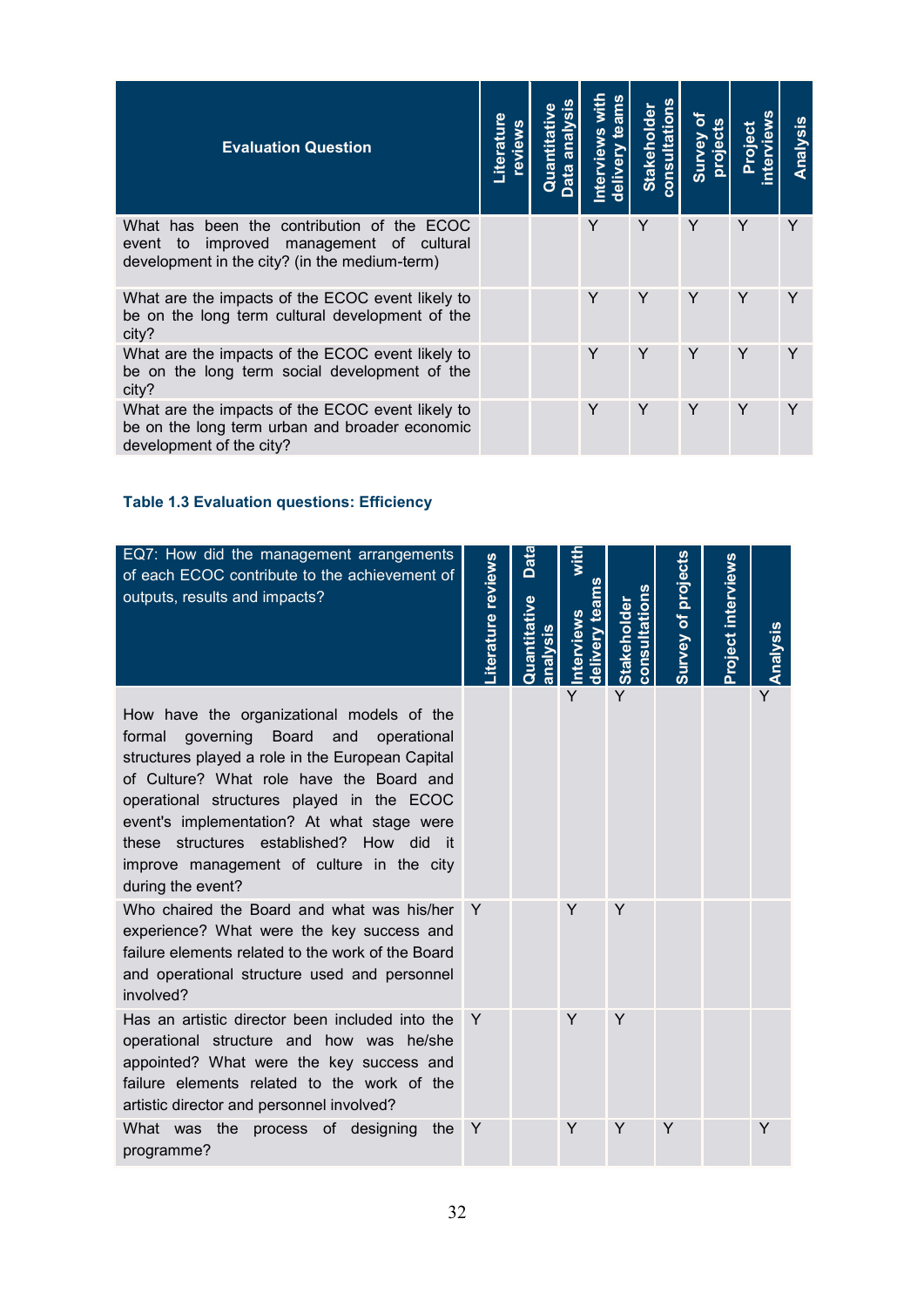How were activities selected and implemented?

How did the delivery mechanism contribute to the achievement of outputs?

To what extent has the communication and promotion strategy been successful in/contributed to the promotion of city image/profile, promotion of the ECOC event, awareness-raising of the European dimension, promotion of all events and attractions in the city?

To what extent has the communication and promotion strategy including the use of social media successfully reached the communication's target groups at local, regional, national, European and international levels?

|   | $\sf Y$ | Y           | Y | Y | $\mathsf Y$ |
|---|---------|-------------|---|---|-------------|
|   | Y       | Y           |   |   | Y           |
| Y | Y       | Y           | Y |   | Y           |
|   | $\sf Y$ | $\mathsf Y$ |   |   | Y           |

| <b>Evaluation Question</b>                                                                                                                                                                                                                                                 | iterature<br>weive | Quantitative<br>an | delivery teams<br><b>nterviews w</b> | <b>Stakeholder</b><br>onsultation | Survey of<br>orojects | oject | Analysis |
|----------------------------------------------------------------------------------------------------------------------------------------------------------------------------------------------------------------------------------------------------------------------------|--------------------|--------------------|--------------------------------------|-----------------------------------|-----------------------|-------|----------|
| EQ8: To what extent were the selection,<br><b>EU</b><br>co-financing<br>monitoring<br>and<br>introduced<br><b>Decision</b><br>procedures,<br>by<br>2006/1622/2006/EC efficient?                                                                                            |                    |                    |                                      |                                   |                       |       |          |
| To what extent have the mechanisms applied<br>by the Commission in line with Decision<br>2006/1622/EC for the selection of the European<br>Capitals of Culture and the subsequent<br>implementation and monitoring mechanisms<br>influenced the results of the ECOC event? |                    |                    | Y                                    | Y                                 |                       |       |          |
| To what extent has the informal meeting<br>following the designation as well as other<br>advice offered by the panel and by the<br>Commission influenced the results<br>of the<br>ECOC event?                                                                              |                    |                    | Y                                    | Y                                 |                       |       | Y        |
| How was the Melina Mercouri Prize used?                                                                                                                                                                                                                                    |                    |                    | Y                                    |                                   |                       |       |          |
| EQ9: To what extent did the ECOC manage<br>to raise the necessary resources?                                                                                                                                                                                               | Y                  |                    | Υ                                    | Y                                 | Y                     |       | Υ        |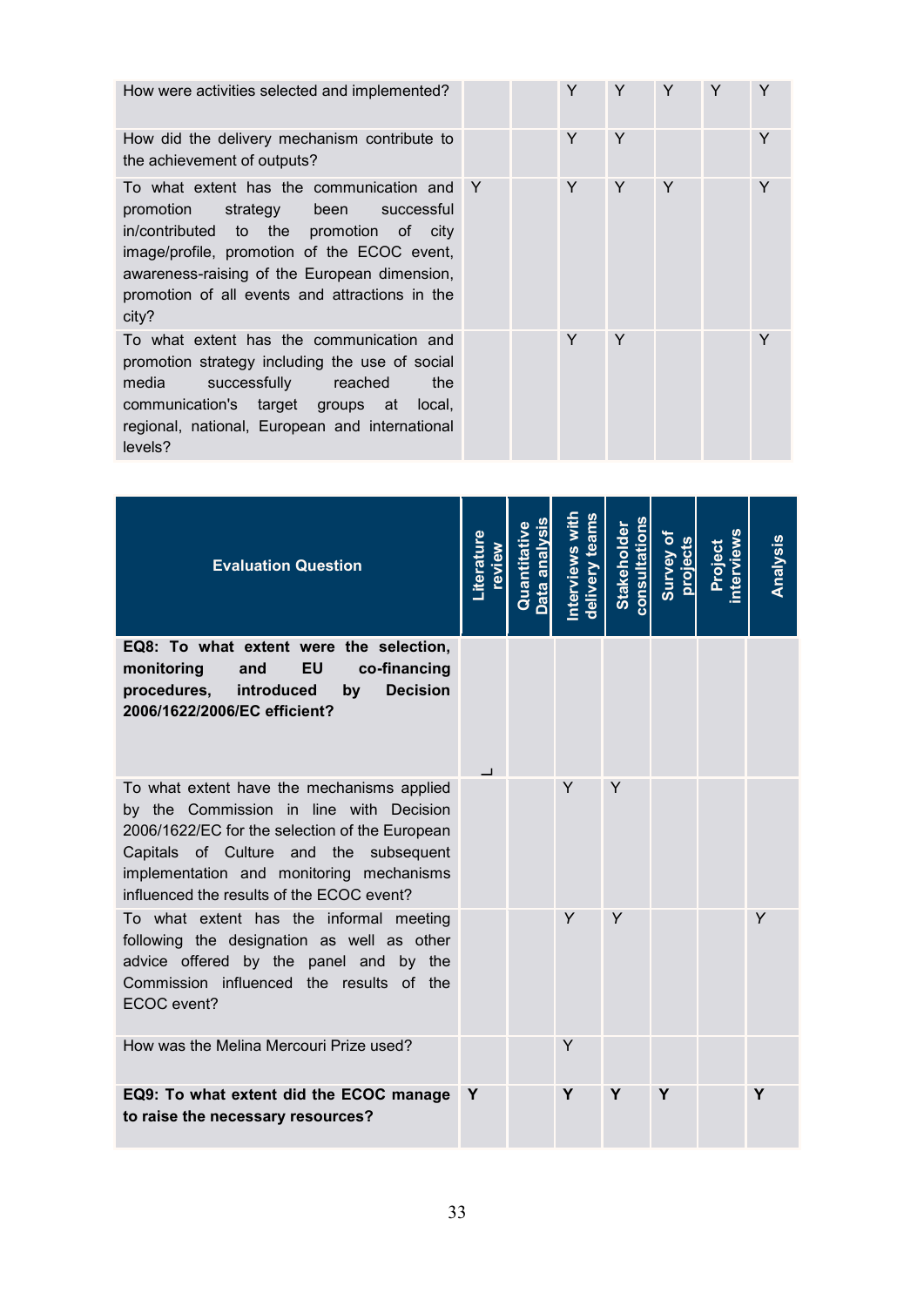| <b>Evaluation Question</b>                                                                                                                                                                                                                                                                       | <b>iterature</b><br>weive | Quantitative | d <u>elivery</u> teams<br>nterviews | <b>Stakeholder</b><br>consultation | Survey of<br>project | swəlvlə:<br>ioeio. | <u>Analysis</u> |
|--------------------------------------------------------------------------------------------------------------------------------------------------------------------------------------------------------------------------------------------------------------------------------------------------|---------------------------|--------------|-------------------------------------|------------------------------------|----------------------|--------------------|-----------------|
| What was the process of securing the financial<br>inputs?                                                                                                                                                                                                                                        |                           |              | Υ                                   | Y                                  | Υ                    |                    | Y               |
| What was the total amount of resources used<br>for each ECOC event? What was the final<br>financial outturn of the year?                                                                                                                                                                         | Y                         | Υ            | Y                                   |                                    |                      |                    |                 |
| What were the sources of financing and the<br>respective importance of their contribution to<br>the total? How much came from the European<br>Union Structural Funds (e.g. ERDF - European<br>Regional Development Fund, ESF - European<br>Social Fund) or other sources of EU funding?          | Y                         |              | Y                                   | Y                                  |                      |                    | Y               |
| To what extent did the ECOC title trigger<br>complementary sponsorship?                                                                                                                                                                                                                          |                           |              | Y                                   | Y                                  |                      |                    | Y               |
| What was the total expenditure strictly for the<br>implementation of the cultural programme of<br>the year (operational expenditure)? What was<br>the proportion of the operational expenditure in<br>the total expenditure for the ECOC event?                                                  | Y                         |              | Y                                   |                                    |                      |                    | Y               |
| What proportion of expenditure was used for<br>infrastructure<br>(cultural<br>and<br>tourism<br>infrastructure, including renovation)?                                                                                                                                                           | Y                         |              | Y                                   |                                    |                      |                    | Y               |
| EQ10: To what extent were the financial and<br>human resources secured by each ECOC<br>appropriate and proportionate?                                                                                                                                                                            | Υ                         | Υ            | Y                                   |                                    |                      |                    | Y               |
| Was the total size of the budget sufficient for<br>reaching a critical mass in terms of impacts?<br>Could the same results have been achieved<br>with less funding? Could the same results have<br>been achieved if the structure of resources and<br>their respective importance was different? |                           |              | Y                                   | Y                                  | Y                    |                    | Y               |
| To what extent have the human resources<br>deployed for preparation and implementation of<br>the ECOC event been commensurate with its<br>intended outputs and outcomes?                                                                                                                         | Y                         |              | Y                                   |                                    |                      |                    | Y               |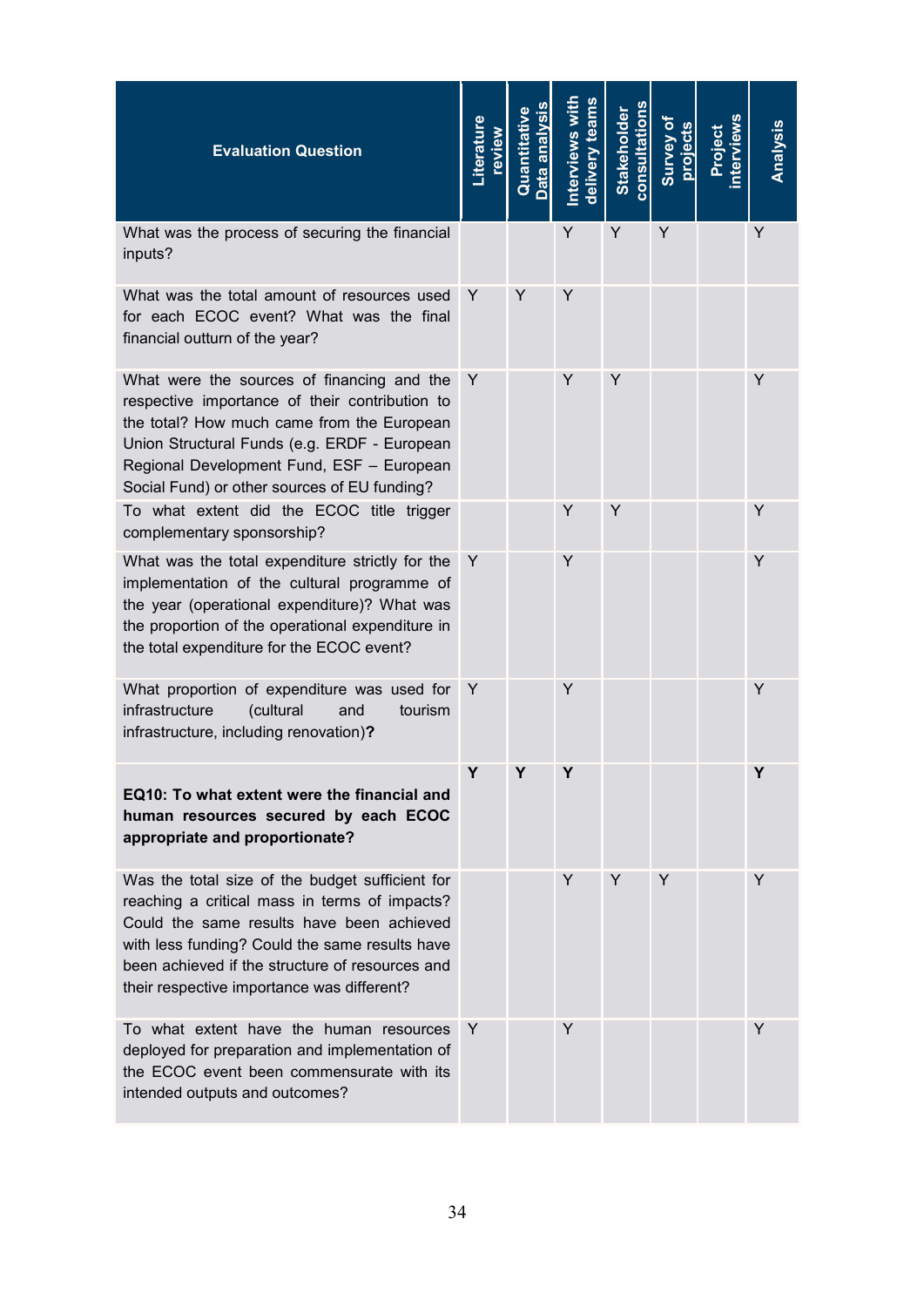| <b>Evaluation Question</b>                                                                                                                                       | Φ<br>ო<br>liter | uan | <u>ဖ</u> | Stal<br>ë | <u>o</u><br>ūδ | $\circ$ | Analysis |
|------------------------------------------------------------------------------------------------------------------------------------------------------------------|-----------------|-----|----------|-----------|----------------|---------|----------|
| As a result, could the total budget for the ECOC<br>considered<br>appropriate<br>be<br>and<br>event<br>proportional to what the each ECOC set out to<br>achieve? |                 |     |          |           |                |         |          |

## **Table 1.4 Evaluation Questions: Coherence**

| <b>Evaluation Question</b>                                                                                                                                                                                                                      | Literature<br>review | uantitativ | Interviews with<br>delivery teams | <b>consultations</b><br><b>Stakeholder</b> | Survey of<br>projects | oject | Analysis |
|-------------------------------------------------------------------------------------------------------------------------------------------------------------------------------------------------------------------------------------------------|----------------------|------------|-----------------------------------|--------------------------------------------|-----------------------|-------|----------|
| <b>EQ11:</b><br>To what extent were<br><b>ECOC</b><br>the<br>complementary to other EU initiatives?                                                                                                                                             | Y                    |            | Y                                 | Y                                          | Y                     |       | Y        |
| As far as the conclusions made for the two cities<br>allows it, to what extent has the Action proved to<br>be complementary to other EU initiatives in the<br>field of culture?                                                                 | Y                    |            | Y                                 | Y                                          | Y                     |       | Y        |
| To what extent has each ECOC been reinforced<br>by and added impetus to investments by the EU<br><b>Structural Funds?</b>                                                                                                                       | Y                    |            | Y                                 | Y                                          |                       |       | Y        |
| <b>ECOC</b><br>To<br>what<br>extent<br>have<br>the<br>two<br>other<br>EU<br>complemented<br>initiatives,<br>e.g.<br>European Year of Cultural Heritage?                                                                                         | Y                    |            | Y                                 | Y                                          |                       |       | Y        |
| EQ12: What is the EU added value and the<br>visibility of the ECOC Action?                                                                                                                                                                      | Y                    |            | Υ                                 | Y                                          | Y                     | Y     | Y        |
| As far as the conclusions made for the two cities<br>allow, what is the added value of the European<br>Capital of Culture being an EU initiative,<br>compared to what could be achieved if the Action<br>was a purely national or local action? | Y                    |            | Y                                 | Y                                          | Y                     | Y     | Y        |
| Was the fact that this is a European Union action<br>sufficiently communicated by the cities?                                                                                                                                                   | Y                    |            | Y                                 | Y                                          | Y                     | Y     | Y        |
| To what extent were the general public and the<br>cultural operators aware of this fact?                                                                                                                                                        | Y                    |            | Y                                 | Y                                          | Y                     | Y     | Y        |

# **2. Details of the relevant evaluation tasks and methodologies:**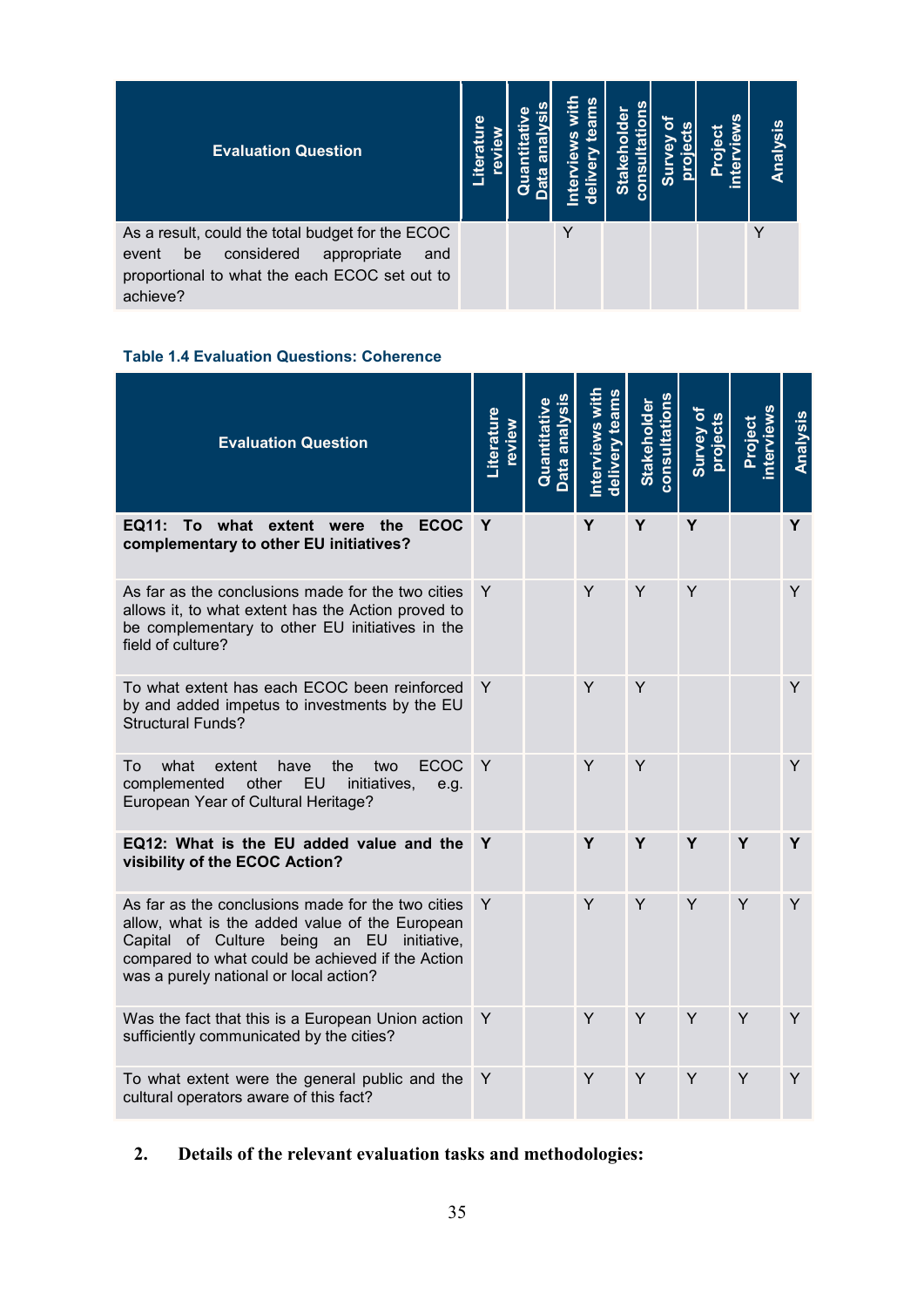## *Inception phase*

The aim of the inception phase was to finalise the evaluation framework and research tools, address the project steering group's comments regarding the proposed method and collect background information on the two 2019 host cities.

### *Initial consultations*

The task consisted in talking to each of the two ECOC, getting evidence about the efficiency and effectiveness of processes at EU level, obtaining qualitative information on key issues for each ECOC to inform later research, identifying additional sources of data and additional interviewees at EU, local and national levels, as well as informing proposals on monitoring and evaluation arrangements. Discussion at the kick off meeting identified a need for strong triangulation and to gain opinions from a broader set of stakeholders.

### *Desk research*

This involved collection and review of literature, primary data from the delivery agency and available secondary data, as well as web and social media statistics in order to develop a descriptive picture of each ECOC and serve as a source of evidence for later analysis. literature collected at the European level was reviewed and assessed to either understand the policy drivers at EU level which support the two ECOC 2019 or provide background on the bidding and application stages for both 2019 cities (i.e. little of it provides information useful for the content, delivery and impact of the two programmes). More academic literature at the EU level linked to the ECOC was also searched for. To complement the above desk research task the contractor assessed the extent to which each ECOC had used big data as well as analysed web and social media to increase visibility and interest in the ECOC among country residents and internationally. There was however no evidence of big data having been used by the Foundation or any of the other stakeholders in Matera and Plovdiv.

#### *Visits to the cities*

In agreement with the Commission, due to the COVID-19 outbreak the visits to Matera and Plovdiv did not take place. Instead, there were various rounds of online meetings and interviews with representatives of the Matera 2019 and Plovdiv 2019 Foundations, as well as with cultural operators and local stakeholders. The feedback provided by the interviewees also contributed to guide and tailor the desk research, by identifying relevant and additional sources of evidence on the main subjects of the evaluation. These interviews also sought to gather an in-depth understanding of the effect that ECOC had for the individuals involved, their organizations and the local culture sector as a whole. It finally allowed to ensure that findings were based on consensus across a range of target groups as well as to identify key differences in the experience of different stakeholders. In the case of projects, the criteria for inclusion focused on whether it represents good practice in relation to at least one of the key dimensions of the evaluation, including (but not limited to) increased European cooperation, the effective targeting of key groups of citizens or neighbourhoods, audience development strategies, or legacy effects.

Further interviews were conducted: